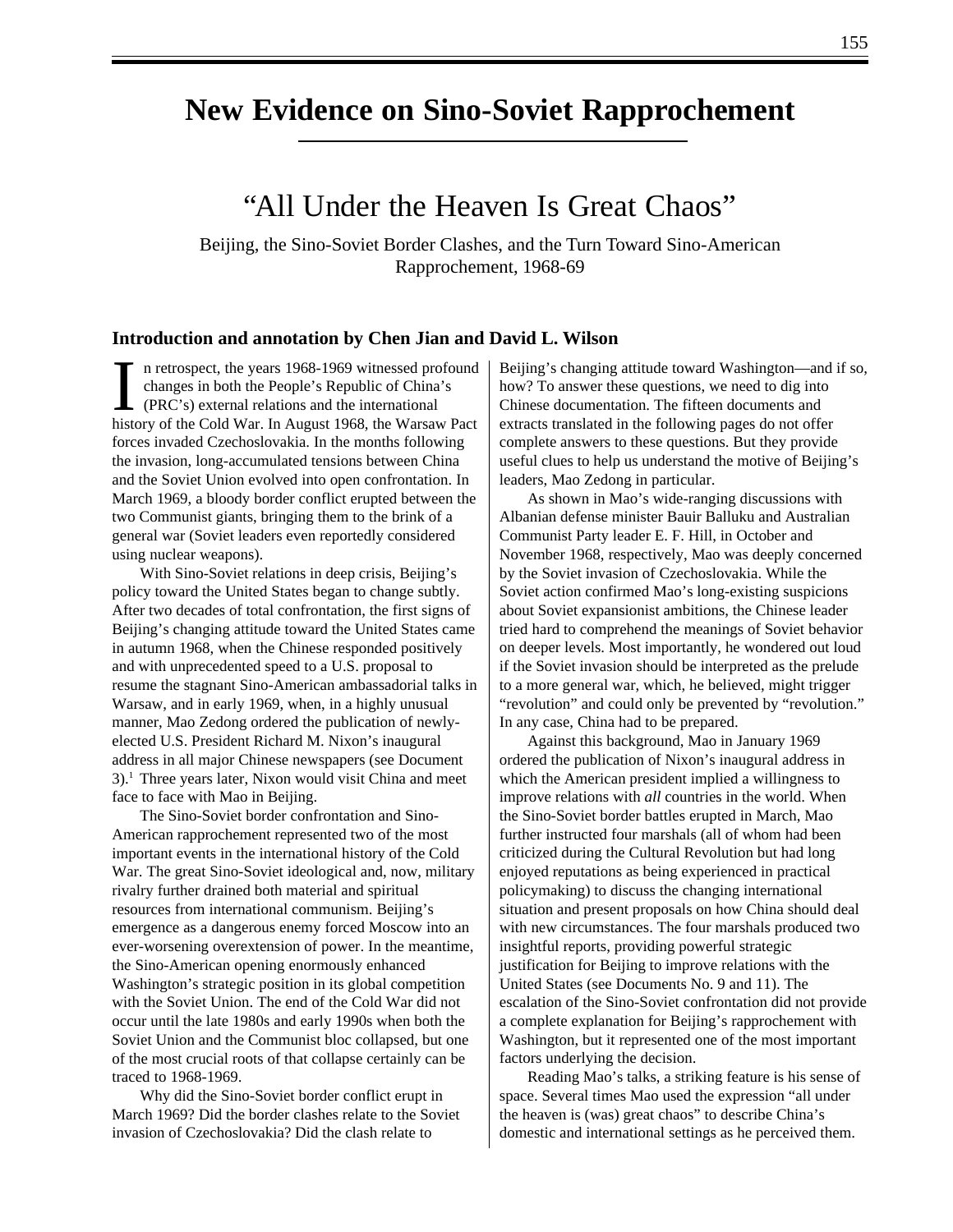This important concept dominated Mao's vision. The chairman was China's single most important policymaker (much more so during the 1968-69 period), but he was also a philosopher. (Mao's desire to be regarded as such is clearly demonstrated in his discussion with Hill.) In his conceptual world, China's domestic and international policies were closely interrelated. This explains why in his various talks he freely jumped between domestic and international topics. But his vision certainly was Chinacentric. When Mao stated that the languages of the world should be unified one day, one must ask, what language would the human race then use? The answer is clear: it should be the language that the chairman speaks. That, of course, is Chinese, with terms and expressions incorporated from other languages, such as the chairman occasionally did during his talks with Hill.

All documents have been translated by Chen Jian from Chinese to English, with Li Di, a Ph.D. student in the Department of History at Southern Illinois University, contributing to the translation of Documents No. 9 and 11. Material appearing in the text in brackets has been supplied to clarify meaning or to provide missing words. The notes include explanatory information to place key individuals and events in context or to provide additional background on the material being discussed.

## **Document No. 1 Conversation between Mao Zedong and Beqir Balluku,**<sup>2</sup> **1 October 1968**

Mao Zedong: We have not seen each other for quite a while. When did we meet the last time? Did Liu Shaoqi<sup>3</sup> and Deng Xiaoping<sup>4</sup> also attend one of our meetings?

Balluku: That was in 1964. The last time I met with you was in February 1967, that is, twenty months ago. I came together with Comrade Kapo.<sup>5</sup>

Mao Zedong: Oh, yes. At that time, all under the heaven was great chaos, and the working class had just been mobilized.

Balluku: Now you have realized your own strategic plans. At that time, you told me and Kapo that the Cultural Revolution was facing two possibilities, success or failure, and that the problem concerning which path [socialism or capitalism] would overwhelm the other had not been solved. But now this great revolution has achieved great victory.

Mao Zedong: Now the working class dominates everything in the major cities. In most areas in the countryside, the peasants occupy a dominant position too. In the past, until the first half of this year, the students were the vanguards of the revolutionary movement, but now they have lagged behind.

Balluku: Yesterday, our delegation visited the Beijing Textile Knitting Plant. There a cadre who had committed mistakes in the past used his personal experience to give us a vivid introduction, which for me was a good lesson of class education. He had committed mistakes, and originally was not convinced by the criticism of the masses. But later he not only accepted the criticism of the masses, but also recognized and corrected his mistakes.

Mao Zedong: How is he now?

Balluku: He has been elected vice chairman of the factory's Revolutionary Committee.<sup>6</sup> The revolutionary masses helped him with Marxist-Leninist patience. In our country, a Revolutionization Movement is now under way. We should educate our cadres and expose the bad elements. Some traitors and rich peasants have penetrated our state agencies. A revolutionization movement like this one will provide good education to the youth.

Mao Zedong: Many young people have not lived a bitter life. (Mao pointed to the interpreter) The Foreign Ministry has been divided into two factions. The one headed by Wang Zhongqi is an ultra-leftist faction, and has been strongly influenced by anarchism. (Pointing to the interpreter) He stood at the middle at that time and did not stand on the side of Wang Zhongqi's ultra-leftist faction. Even among that faction, ultra-leftists were only a small minority, and the majority can be won over to the correct side. The Foreign Ministry is a big department, with more than 3,000 people working there. Intellectuals are piled up there.

Balluku: The ministry should be downsized in the future.

Mao Zedong: Downsize it by ninety percent.

Balluku: In the Soviet Union there emerged the Khrushchev revisionism. This is a bad thing, but revolutionary communists in various countries have learned a lesson from it.

Mao Zedong: In a historical sense this is only a temporary phenomenon.

Balluku: During such turmoil, it is surprising that no significant [anti-revisionist] activities exist within the Soviet Union.

Mao Zedong: There are some small organizations, and they are secret organizations. It is true that the Soviet Union is bad, but it can still provide material supplies [to its people]. For example, it does not have enough food, but it can buy from abroad. Unless a famine erupts there, the people there will not rebel. Another example is France, a capitalist and imperialist country. Although a big rebellion movement emerged there in May this year, it did not stop providing material supplies to the people. It is difficult to try to overthrow a government under such circumstances.

Balluku: Will your Party soon convene a national congress?

Mao Zedong: Yes. We need to sum up our work and elect a new central leadership.

Balluku: The comrades at the Textile Knitting Plant also introduced us to the problem of rectifying the Party organizations.

Mao Zedong: All factories must go through reforms. All people's communes, schools, and party and government organs must go through reforms. We should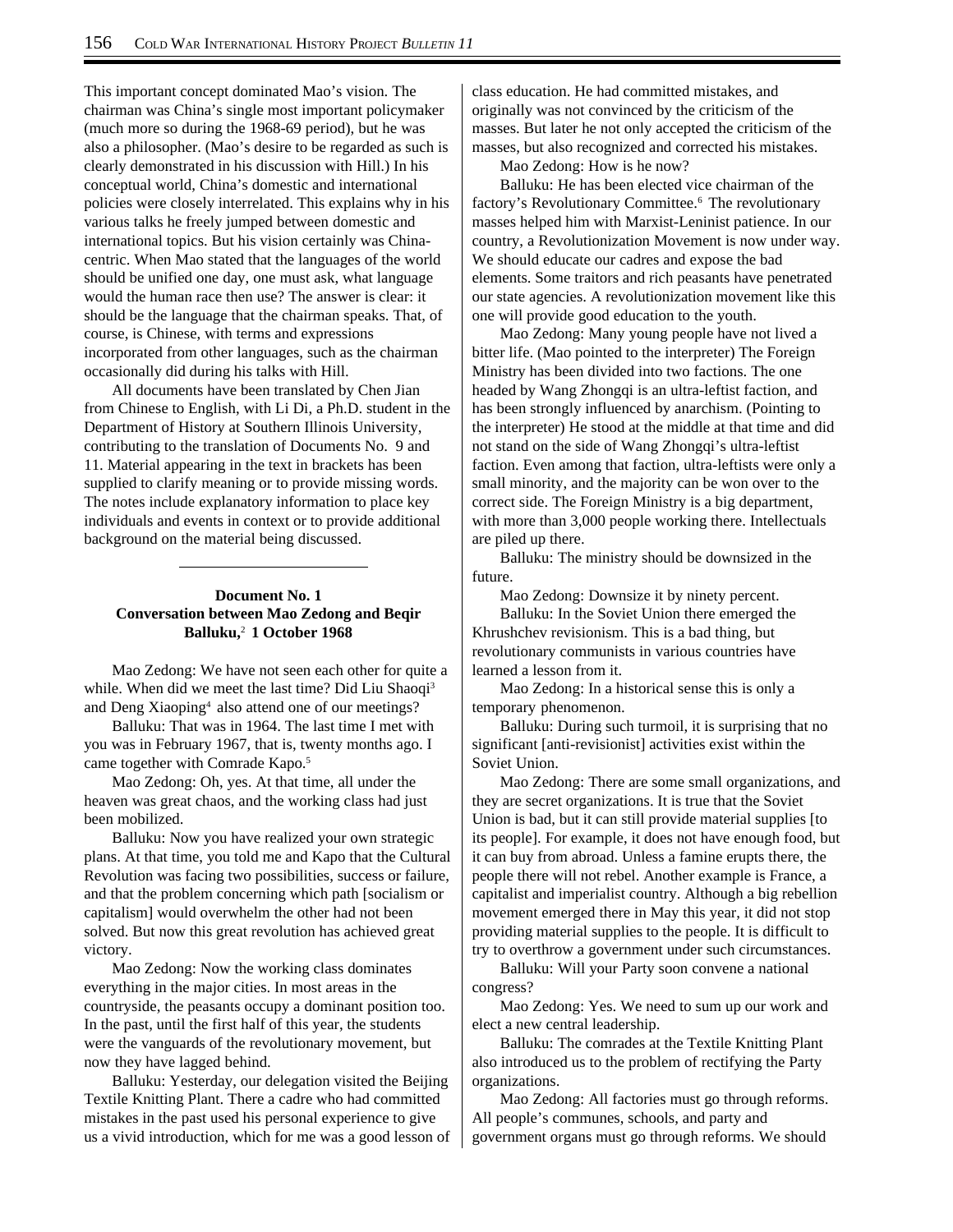mobilize the masses. For a department as large as the Foreign Ministry, with 3,000 people working there, nothing can be done without mobilizing the masses. Among the ambassadors we dispatched to your country, two are bad. We did not know this in the past. One issued an anti-Communist statement in the newspaper, and the other, though no evidence to show that he had issued such a statement, surrendered to the enemy. They have not just committed mistakes; their problems belong to the category of the contradiction between ourselves and the enemy.

Balluku: As far as those who have committed mistakes are concerned, as you have taught us, we should save them by curing their disease. "Cure the disease and save the person." But we certainly should not do the same thing toward the enemy. When the masses have been mobilized, everything is easy to handle. This is your genius teaching: We must trust the masses.

Mao Zedong: We have no other choice. Because they will not listen to us, but they will have to listen to the masses. The Bulgarian news agency, in negating so-called "rumors," claimed that no [Soviet] foreign troops were stationed on Bulgarian territory. But our embassy has learned that foreign troops are there.

Balluku: We have intelligence reports to prove that Soviet troops are stationed on Bulgarian territory. The Italian ambassador to Bulgaria revealed to us that the Soviet Union has nine to ten airborne divisions in Bulgaria.

Mao: That many?

Balluku: Yes. Because these are airborne divisions, each with 3,000 to 4,000 soldiers, the total number of soldiers is between 35,000-40,000. They also have missile units stationed on Bulgaria's naval and air bases. The Soviet troops are wearing Bulgarian uniforms.

Mao Zedong: For what purposes does the Soviet Union send troops to Bulgaria?

Balluku: First, the situation in Bulgaria is not stable, and great chaos exists in Bulgaria. The Soviets know that  $\dot{Z}$ hivkov<sup>7</sup> is without authority. They thus are afraid that he will collapse, and that the leftists will take the power. They are also afraid that a pro-Western, Dubček-style<sup>8</sup> revisionist may seize power. Second, they claim that they are there to prevent the North Atlantic Treaty Organization from attacking Bulgaria. But now there is no sign for such an attack, and no such possibility exists.

Mao Zedong: Even Tito<sup>9</sup> becomes quite nervous. Yugoslavia thus becomes our indirect ally. It has problems with the Soviet Union, and we must utilize the contradiction between them. If we include the Romanians and Dubček, East European countries are now divided into two groups. The Soviet Union occupied Czechoslovakia by using force, and many in the Soviet Union, Czechoslovakia, Poland, and East Germany are not satisfied with it. They do not support the Soviet invasion of Czechoslovakia.

Balluku: Yes. Even among the [Soviet] occupation forces there are many problems. Between the commanding officers and the soldiers there are problems. Now the Soviet Union sends soldiers from such Soviet republics as Uzbekistan and Kazakhstan who do not speak Russian to Czechoslovakia to take over defenses there. At present Yugoslavia is strengthening its border defense against Bulgaria, preventing the Soviet troops from attacking the territory of Yugoslavia from Macedonia.

[*Source: Chinese Communist Party Central Archives (hereafter CCA).*]

## **Document No. 2 Conversation between Mao Zedong and E. F. Hill,**<sup>10</sup> **28 November 1968**

Mao Zedong: Did you visit China last year also at this time?

Hill: Yes, I came here last year around this time.

Mao Zedong: At that time, the working class in Beijing was not so united, and bad elements were stirring up trouble among the workers and dividing them into two factions in many factories.

Hill: Now the situation has improved tremendously. Mao Zedong: Yes. When the bad elements have been exposed, things become better.

Hill: Yes.

Mao Zedong: We have never cleaned up the factories in the past. Our schools had been dominated by bourgeois intellectuals. A large portion of the countryside had been controlled by bad elements. It seems to me that it is not so difficult for revisionism to prevail.

Hill: Indeed, it is not.

Mao Zedong: For example, in a People's Commune, some brigades have been composed of several hundred households, some have been composed of several thousand households. Let's say, 2000 households and 10,000 people, and they are under the leadership of a party branch committee. If the branch secretary is not a good person, the whole brigade will be in trouble. Have you visited two factories in Beijing?

Hill: Yes, I did.

Mao Zedong: Are the party secretaries at the factories bad elements?

Hill: I cannot remember exactly what they told me. But the leadership of the factories has been changed.

Mao Zedong: (Turning to Yao Wenyuan<sup>11</sup>) Have you been to the Xinhua Printing Plant?

Yao: Yes. Neither the plant manager nor the party secretary were good persons.

Mao Zedong: This plant has 3,000 workers. Together with family members, almost 10,000. It printed money during the Qing times, and served the Beiyang warlords during the Beiyang period.<sup>12</sup> When the Japanese took over, it served the Japanese. When the Guomindang took over, it served the Guomindang. During the ten-odd years since we took over the plant, it has served us. Many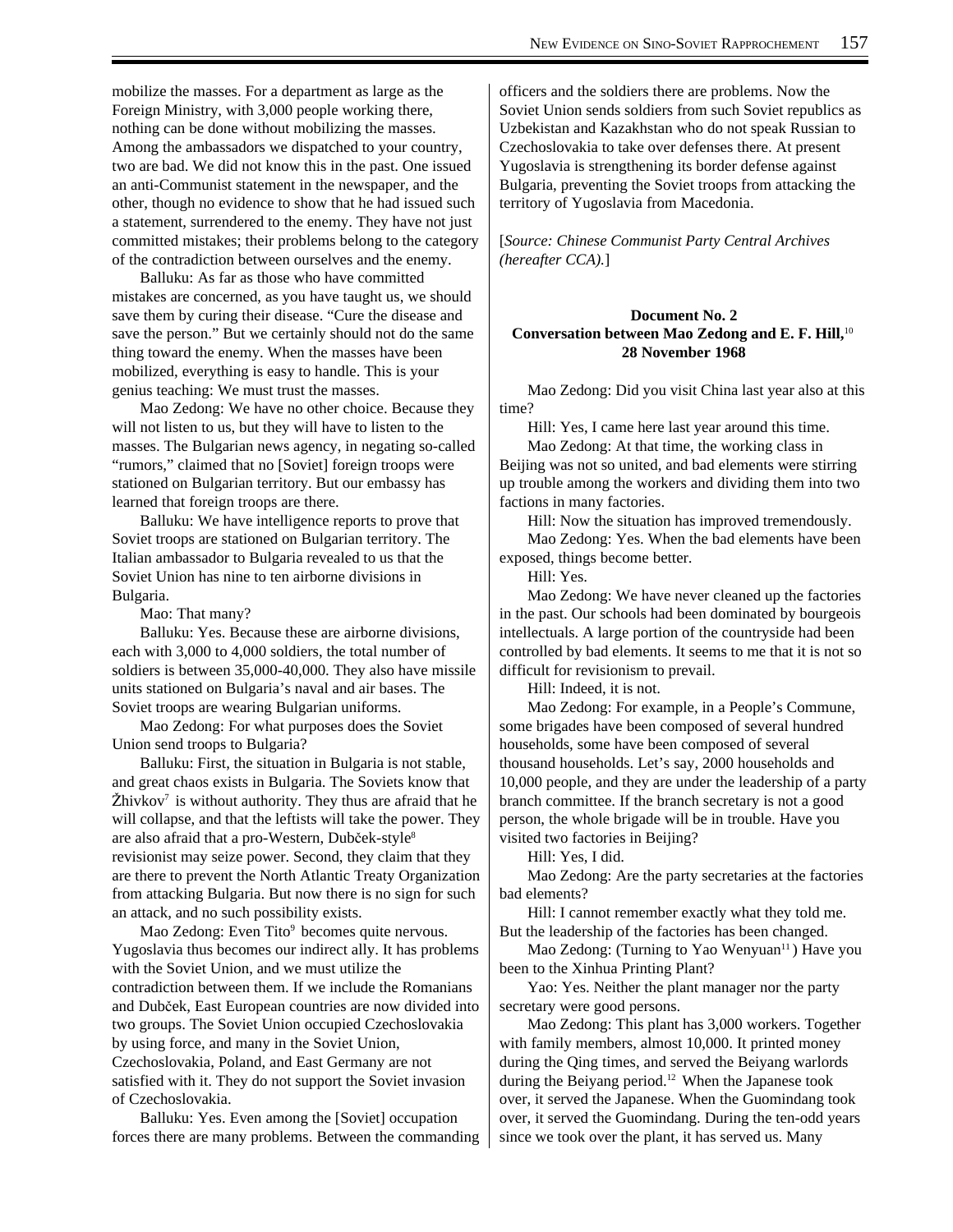workers have remained unchanged. The main body of the work force has not changed, still consisting those who had served during the late Qing period and the Beiyang period.

Zhou Enlai:<sup>13</sup> Now we have added some workers. We have expanded the number of the workers.

Mao Zedong: I mean that those who are in charge have not changed. This is the social foundation for revisionism to prevail in China. Without mobilizing the masses, without thoroughly mobilizing the working class, these problems will never be solved. But if this is not enough, we should send in the People's Liberation Army, and only then can the problems be solved.

Hill: Yes.

Mao Zedong: I want to ask you a question. Do you know what the imperialists will do? I mean, are they going to start a world war? Or maybe they will not start the war at this moment, but will start it after a while? According to your experience in your own country and in other countries, what do you feel?

Hill: In my opinion, they have not decided to start the war. They are facing tremendous difficulties now. And it seems to me that they will not start the war for a while. At least they do not have the strength to start a war on a global scale at the present time. This is the view held by the majority of people I know. However, viewing the situation from another angle, as they have lost the ability to make correct judgments, danger for military confrontation exists. But in an overall sense, they are not in a position to start a world war now.

Mao Zedong: Both the United States and the Soviet Union have the capacity to start a war. Next to them are such defeated countries as Japan, West Germany and Italy. Neither Britain nor France is much interested in fighting a war.

Zhou Enlai: [Charles] De Gaulle even has reduced (France's) military expenditure.

Mao Zedong: Even in Japan and West Germany, I cannot find signs to show that they are willing to fight a war. West Germany wants to annex East Germany so that Germany will be unified. Japan hopes to take back Okinawa. In actuality, Japan has not won its independence.

Zhou Enlai: The United States controls Japan militarily. There are so many American military bases there.

Mao Zedong: The situation after the end of the Second World War has been different from that after the end of the First World War. I do not know whether or not these of my opinions are correct. After World War II, the defeated countries have been unable to separate themselves from the victors. Not only in the field of finance and investment, but also in international and military affairs, they are unable to be independent from the victors. This is different from the situation after World War I. After World War I, Hitler emerged only after he had tried for a few short years.

Zhou Enlai: He did not recognize the Versailles Treaty.

Mao Zedong: He did not recognize the Versailles Treaty. At that time, the workers, intellectuals and the students in those [capitalist] countries were still willing to support the governments. The German Communist Party was such a big party, but it collapsed quickly.

Zhou Enlai: The Italian Communist Party collapsed even earlier.

Mao Zedong: The [German] Socialist Democratic Party also collapsed. The Nationalist Socialist Party and the Storm Troopers (*Sturmabteilun*g) emerged in Germany. According to the rules of the two world wars, the United States always let other countries fight the war first, and it would take action to enter the war only after the war had been fought for two years. Now both in Korea and in Vietnam, the United States was the first to bear the brunt. It has stationed 200,000 troops in Europe, mainly in Germany. In Vietnam, there are half million. In Korea, two divisions, more than 70,000. There are also [American troops] in Japan, Taiwan, the Philippines, and Thailand. Its military forces are scattered. It has extended two arms, one in Europe, one in Asia, involved in some small battles. Of course, the capitalists have their own calculations.

Zhou Enlai: They can make money.

Mao Zedong: The capitalists are not happy if there is no war for a long period. The capitalists in Australia are also included. They want to dispatch some troops [to Vietnam], but not many.

Kang Sheng:14 Only four battalions and 22 planes. Zhou Enlai: They dispatch some troops, and the Americans will give them some money.

Mao Zedong: And they can also make some money. Hill: Now the capitalists in Australia think that they have not made enough money, and they are not satisfied.

Mao Zedong: When they are not satisfied, they will quarrel with the Americans, hoping to get more money. How could [Harold] Holt<sup>15</sup> have drowned during swimming.

Hill: In that area the seashore is somewhat dangerous, and many people have drowned there in the past. He went there to have fun by taking risk.

Mao Zedong: That is not bad.

Hill: This is a good way to finish them.

Mao Zedong: What is the name of your prime minister now?

Hill: [John] Gorton.<sup>16</sup>

Mao Zedong: This name sounds good, Gorton.

Hill: It only sounds good.

Mao Zedong: Your name also sounds good—Hill. Hill: It only sounds good.

Mao Zedong: Indeed, it sounds good. Is it "Hill" (Mao pronounced it in English)?

Hill: Yes, it is Hill.

Mao Zedong: How about changing it to "Mountain" (Mao pronounced it in English)? I have read many articles you have written. I am not so diligent as you are. I am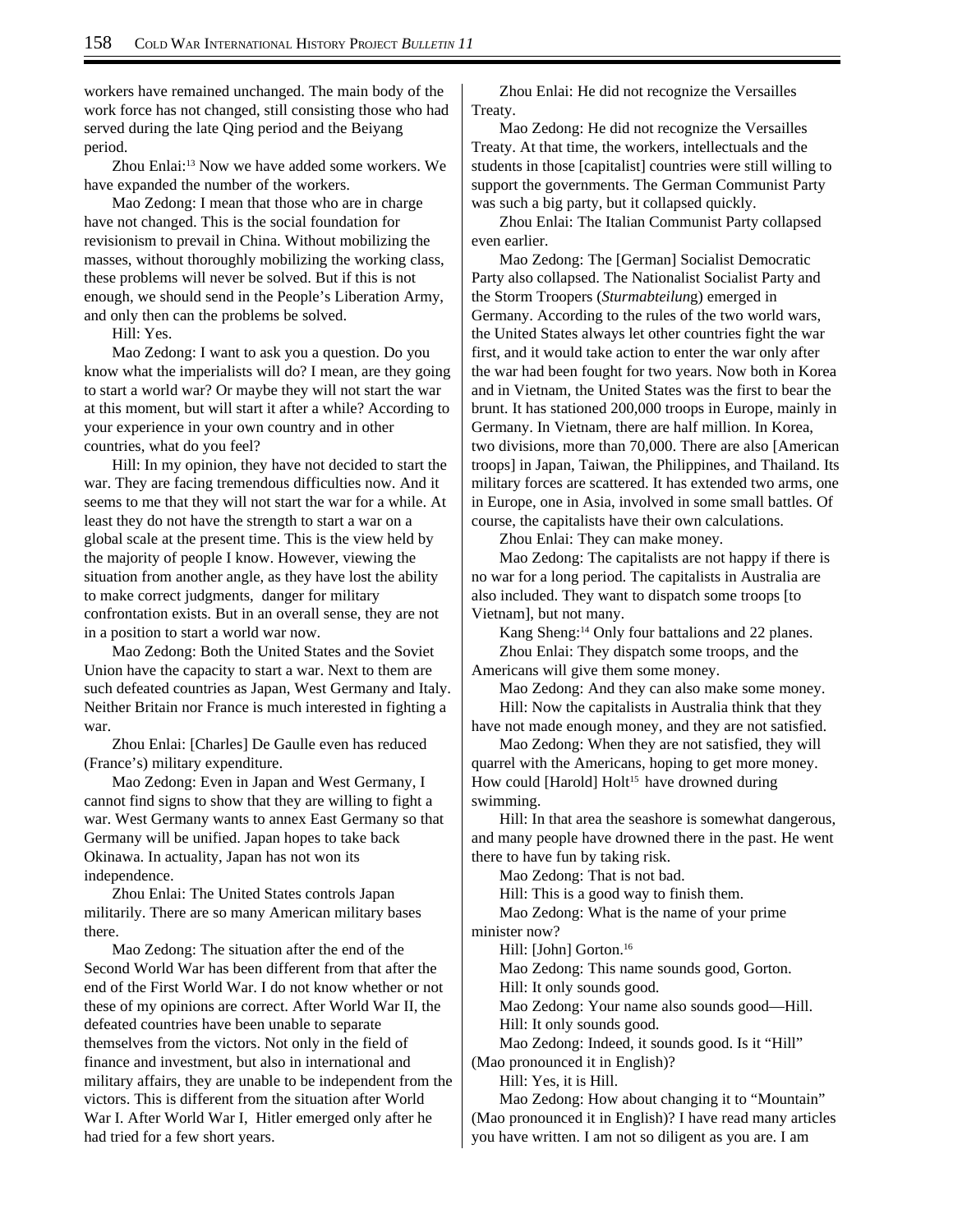lazy. I have not revised some of my own writings. Some of them should be revised. For example, when some of them are to be published in a second edition, I should revise them a little bit. When there is a third edition, I should revise a little bit once more. It is not necessary for some articles to be that long. Comrade Lin Biao<sup>17</sup> has invented a new method, that is, to compile quotations.

Kang Sheng: The Greek language edition of *Chairman Mao's Quotations* is translated by them (pointing to Hill).

Mao Zedong: Oh, it is translated by them. Confucius' *Analects* is a collection of quotations. Buddhism also has collections of quotations.

Zhou Enlai: The *Adamantine*.

Mao Zedong: I am a very lazy person. I have never read the Bible. It does not attract me, and I do not know what is said there. Occasionally I will pick it up, but simply do not want to read it.

Hill: I fully understand what you mean as I often have the same feeling. I cannot read through it. But when I was a small boy, I was forced to read the Bible.

Mao Zedong: That is good. When you are forced to read something, that probably is good for you. Some say that I have never committed any mistake. As a matter of fact, I believed in Confucius' feudalism when I was a little boy. Later, when I entered school, I believed in capitalism, taking [George] Washington and Napoleon as great heroes, and looking upon [Oliver] Cromwell, [Duke of] Wellington, and Admiral [Horatio] Nelson as wonderful human beings. During [Nikita] Khrushchev's times, he often claimed that war was inevitable. But now they [the Soviet leaders] no longer make this kind of noise. To say that war is inevitable really means that war is avoidable. In recent years they no longer mention this issue. Isn't that they seldom touch upon this issue?

Kang Sheng: They never mention this issue now. They sent troops to Czechoslovakia. At the Polish Party's Fifth National Congress [Ed. note: 11-16 November 1968], this issue was not mentioned.

Mao Zedong: If that is the case, they, both the United States and the Soviet Union, and some other countries, are preparing to spread the war. As far as this is concerned, it seems that a war might begin. I am not quite sure about this question. Therefore I want to ask for your advice. But I can not force you to answer this question immediately. Can you reflect on this issue? We will come back to discuss this issue in one year's time. But we must take people's consciousness into our consideration. When the United Sates stopped bombing North Vietnam, American soldiers in Vietnam were very glad, and they even cheered. This indicates that their morale is not high. Is the morale of American soldiers high? Is the morale of Soviet soldiers high? Is the morale of the French, British, German, and Japanese soldiers high? The student strike is a new phenomenon in European history. Students in the capitalist countries usually do not strike. But now, all under the heaven is great chaos. Mainly in Europe, in the

United States, in Latin America, and in Japan, there are student strikes. Are there also student strikes in your country?

Hill: Yes.

Mao Zedong: In another five years, our country, in a relative sense, will be in a better position to serve the revolutions of the people in various countries, the workers' movement, the students, and the development and expansion of real Marxist parties. Since Japan's surrender in 1945, 23 years have passed. In another five years, 28 years will have passed. Without a war in 28 years? In reality, all kinds of wars have occurred since the end of World War II. According to Lenin, capitalism is war, and capitalism cannot exist without war. There are two superpowers in the world today. They not only have conventional weapons, but also have nuclear weapons. This is something that is not easy to deal with. They themselves also know this. Khrushchev's theory was that if the atomic bomb were used the earth would be destroyed, and that no winner would emerge in the war. The United States also holds the same view. These two superpowers are nuclear powers. Our country, in a sense, is still a non-nuclear power. With this little nuclear weaponry, we cannot be counted as a nuclear country.<sup>18</sup> If we are to fight a war, we must use conventional weapons. Since we are neither the chief of staff of the Americans nor the chief of staff of the Soviets, we have no idea what exactly they are going to do, and we can only make our judgment by observing the situation. The populations of these two countries are similar, if they are to fight a large war, they will feel shortage in manpower. Now, by fighting a middle-size war, such as the war in Vietnam, the United States already has difficulties with manpower, the shortage in pilots in particular.

(Mao Zedong turned to Chen Boda<sup>19</sup> and Kang Sheng) What have you discussed with them?

Kang Sheng: We have discussed our Party's Twelfth Plenum and that we are planning to convene the Ninth Party Congress. We also have discussed the true Marxist parties and groups in the world, such as the Stalin Group in the Soviet Union and some new Marxist-Leninist groups in Czechoslovakia and Poland. We also have discussed the parliamentary election questions you have discussed with the Italian comrades. Comrade Hill is particularly interested in your opinions on the "thoroughly establish" issue and on the "absolute authority" issue. He says that this discussion has been particularly enlightening for him.

Mao Zedong: The so-called "thoroughly establish" issue was mainly put forward by our former acting chief of staff Yang Chengwu.<sup>20</sup> Actually he was to "thoroughly establish" the authority of himself, while at the same time pursuing polycentrism. So far as "absolute authority" is concerned, I do not believe that such a thing ever exists on the earth. Marx, Engels, and Lenin seldom mentioned absolute authority, they only talked about the absolute truth. The so-called "absolute truth" is nothing but the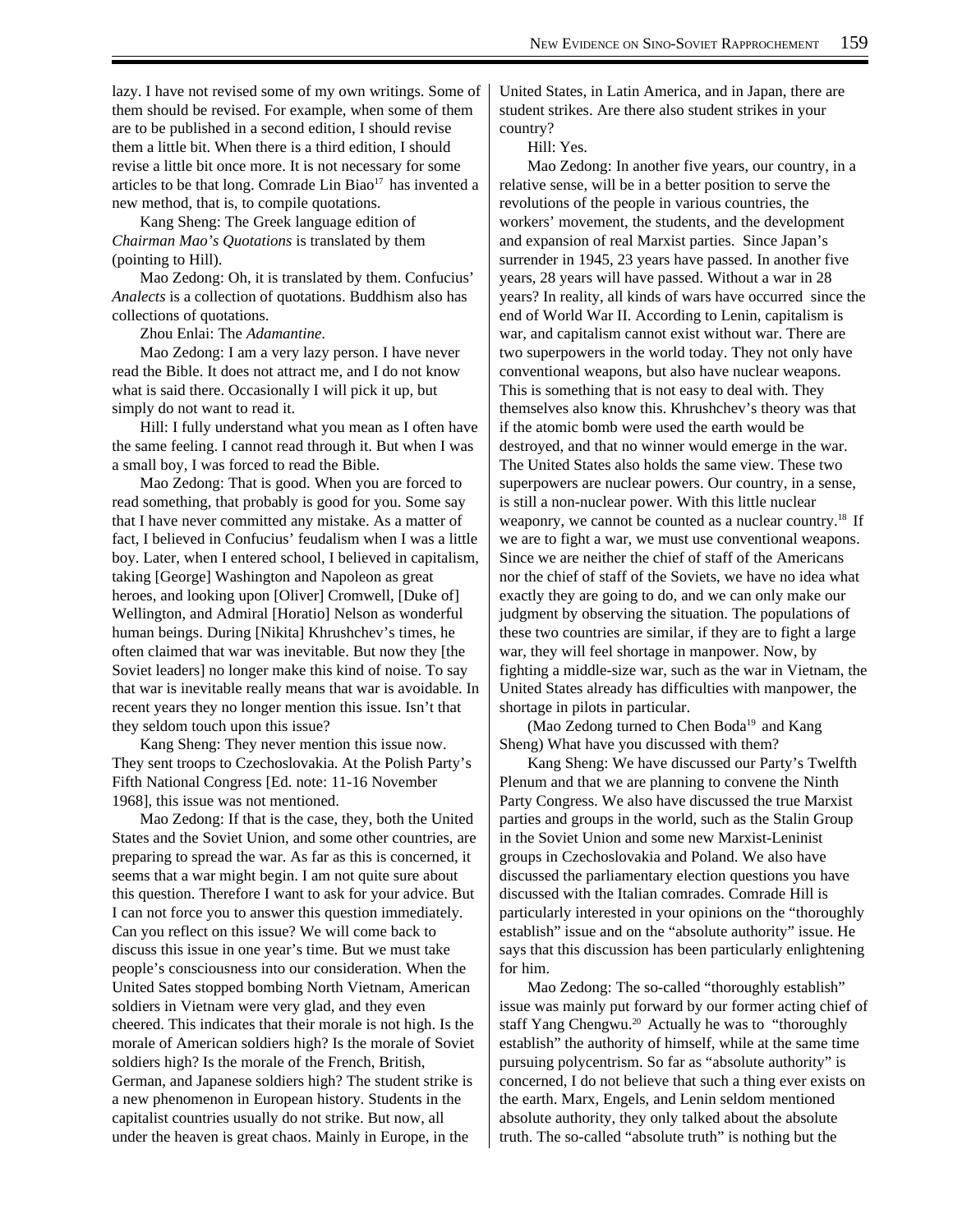total sum of various relative truths. This was what they had discussed, and this is what many philosophers have mentioned. I say that I have never seen "house" and I have never eaten "fruit." What I have seen is the Great Hall of the People, or such things like the Beijing Hotel where you are staying. Except for these things, the so-called "house" is something that you cannot see. I have not eaten "fruit." Probably you have, but I have not. I have not had peach, or pear, or apple. These are all very special names. All apples — big apples and small apples; apples produced in this province, and apples produced in that province; apples from this country, and apples from that country — are in the final analysis apples. "Fruit" is an abstract concept, although it is impossible to leave abstract concepts aside. Therefore, to follow people's customs, we may still say that we eat fruit, or say that we live in houses. Lenin points out that the specific is one aspect or one part of the general. For example, Comrade Hill, you have a very common name, and there are people with the surname Hill everywhere. Where did the name come from?

Hill: According to the tradition in England, people often take the place where they live as their name. The name Hill probably came from people who lived on a hill. For another example, there is a name Mill, which probably comes from those whose work was related to the mill.

Mao Zedong: Do you have people with the surname Water in your country?

Hill: Yes.

Mao Zedong: In China, there are the surnames *Sui* (water) and *Jin* (gold). But there is no such surname *Yin* (silver) in China, though Silver is a surname in foreign countries. In China there is also the surname *Tian* (field).

Zhou Enlai: Even the surname *Xi* (tin).

Hill: This is quite similar to tradition in England. Mao Zedong: Is Stone a surname in your country? Hill: Yes.

Mao Zedong: The situations in China and in other countries are quite similar, and many surnames come from feudal states in ancient times. For example, my surname is Mao, which came from a small state about 2,000 years ago under the rule of a dynasty. It was the Zhou Dynasty, Comrade Zhou Enlai's Zhou. (Pointing to Yao Wenyuan) Your surname is Yao, and you are the descendent of Emperor Yao. You are a descendant of an Emperor. In reality, whether or not Emperor Yao ever existed is a question.

Yao: It was legendary.

Mao Zedong: There is no evidence for the existence of Emperor Yao, Emperor Shun, or Da Yu.<sup>21</sup> Probably there were some tribes with those names at that time.

Zhou Enlai: And they have changed from legendary figures to historical figures.

Mao Zedong: It is said that the Zhou, which had only about 3,000 slaves, defeated the state ruled by King Zhou of the Yin,<sup>22</sup> which had several hundred thousand slaves. You see, how did we shift our discussion from the war issue to historical issues?

Hill: It is a pleasure to discuss them anyway. Mao Zedong: Have you been to the United States? Hill: No. They do not welcome a person like me and refuse to issue me a visa.

Mao Zedong: How about Europe?

Hill: That is OK.

Mao Zedong: Do you need a visa to travel from Australia to Britain?

Hill: In the past we did not need a visa. But now permission is required mainly because of labor laws. This is a problem concerning labor. For example, if I want to travel to Britain, I must first go to the British consul's office to have my passport stamped, proving what I am going to do in Britain.

Mao Zedong: What do you tell them?

Hill: During my last two visits, I had legitimate reasons. So long as you tell them that you are a tourist and that you will be staying there only for a limited time period, they will approve your application. However, the change indicates that Great Britain has been declining. In the past traveling [from Australia] to Britain was completely [dependent] upon one's free will. But now procedures have changed.

Mao Zedong: I am told that this is for solving the problem of unemployment. Britain has been sending its people to Canada, and sometimes also sends its people to the United States. Do they also send people to your country?

Hill: Yes, there are many British residents immigrating to Australia.

Mao Zedong: I do not mean immigration. I mean whether or not they still send people to your country now.

Hill: Yes, there are still people moving from Britain to Australia now. But they are not sent by the government; they move there by themselves.

Mao Zedong: The British government allows them to do so?

Hill: Not just allow, but even encourage.

Mao Zedong: This is for reducing the pressure on employment in its own country. I am told that the population in your country has doubled in thirty years, from six million to twelve million.

Hill: That is correct.

Mao Zedong: How long does it take to fly from your country to Hong Kong?

Hill: More than ten hours by air. The distance between Australia and Hong Kong is about 4,500 miles, which is equal to more than 7,000 kilometers.

Mao Zedong: In my opinion, the world needs to be unified. There are miles, kilometers, and sea miles, and there are also so many different languages. It is difficult to unify the language immediately, but if the world is unified these problems can be solved. In the past, many, including the Mongols, the Romans in the West, Alexander the Great, Napoleon, and the British Empire, wanted to unify the world. Today, both the United States and the Soviet Union want to unify the world. Hitler wanted to unify the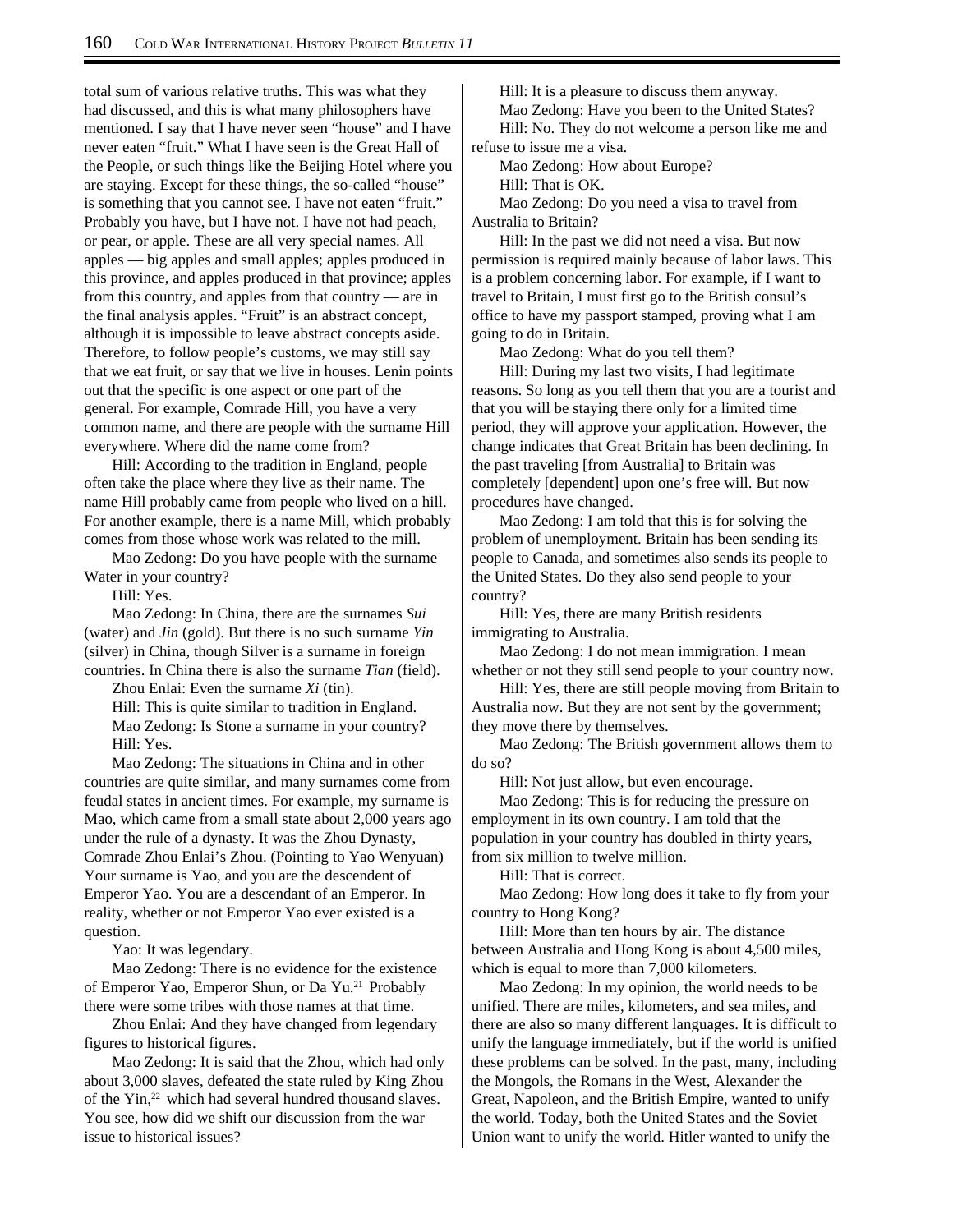world. The Japanese wanted to unify the Pacific area. But they all failed. It seems to me that the possibility to unify the world has not disappeared. The capitalist system is forcing the peoples in the world to accept capitalism, and this is a way by which to unify the world. Another way is that the peoples of the world will rise to make revolution and then unite together. In my view, the world can be unified. Now the United States is maneuvering the United Nations. I am afraid that it is not easy for either the imperialists or the revisionists to unify the world. Can they make a nuclear war, by which they will almost eliminate the population of the world, and then let the United States and the Soviet Union unify the world? But these two countries have too small a population, and they will not have enough manpower if it is dispersed. Further, they are also afraid of fighting a nuclear war. They are not afraid of eliminating population in other countries, but they are afraid of their own population being eliminated. Those countries located in the second intermediate zone, such as Britain, France, Germany, Japan, and Italy, are secondary powers. I am afraid that they are unwilling to fight a war. After all, I am afraid that we still must go the path directed by Marxism, first let peoples in various countries make revolution, and then freely unite together. Why is it necessary to have all these differences at this time? At first, the Americans loved to talk about cosmopolitanism, but later they no longer talked so much about it. In fact, they favor unifying the world. I have read your articles. The intrusion of American capital into your country has caused discontent with the Americans. There is a difference between the Vietnam War and the Korean War, that is, the European countries are not there. Britain, France, Turkey, and Belgium all participated in the Korean War. Let me put forward a question, I will try to answer it, and you will try to answer it. I will consider it, and I ask you also to consider it. This is an issue with worldwide significance. This is the issue about war. The issue about war and peace. Will we see a war, or will we see a revolution? Will the war give rise to revolution, or will revolution prevent war? All in all, now there is neither war nor revolution. Such a situation will not last long. Is it about the time to finish the meeting?

Hill: Thank you very much.

Mao Zedong: I am told that you are leaving tomorrow?

Hill: Yes:

Mao Zedong: Have a safe journey.

Hill: Thank you very much. I thank the Chairman and the Chinese Communist Party for inviting us to visit China again. This visit is of great value for me, and it is also a great inspiration for my comrades.

Mao Zedong: Is it valuable?

Hill: Yes, extremely valuable. I fully agree with the Chairman's opinions on the "absolute authority" issue, and I also fully agree with the Chairman's opinion about the "thoroughly establish" question. But I also feel that we have a very important task, that is, we should go all out to

spread and to apply Chairman Mao's thoughts. In this regard, we had not anticipated the great developments that have been achieved as we see it now.

Mao Zedong: We are planning to compile a collection of quotations by Marx, Engels, Lenin, and Stalin. (Pointing toward Chen Boda and others) You are compiling the collection. Do not make it too long. If it is too long, people will have no time to read it. But do not make it too short either, if it is too short their basic ideas cannot be reflected. For example, capitalism is war. It seems that this rule no longer works now.

Zhou Enlai: Certainly it still works. After the end of World War II, small wars have never ended.

Hill: Yes.

Mao Zedong: There were also big wars, such as China's War of Liberation.<sup>23</sup>

Hill: I have debated with the revisionists in Australia on this issue.

Mao Zedong: After World War I, there were China's Northern Expedition and the ten-year Land Revolution War.<sup>24</sup> There was also the Spanish Civil War. (Pointing toward Zhou Enlai) Where did those five persons go?

Zhou Enlai: They were sent to Algeria by train.

Mao Zedong: We have five students in Morocco to study the language. The Moroccan government did not like these five students and expelled them. They were expelled to Algeria. Are they staying at our embassy?

Zhou Enlai: Yes, they are staying at our embassy. It (the Moroccan government) fears students.

Mao Zedong: Now some governments fear students very much. How can these five students be feared?

Yao Wenyuan: Somehow they also fear the Red Guards.

Mao Zedong: Let's stop here.

[*Source: CCA.*]

## **Document No. 3**

# **Mao Zedong's Comments on an Article by Commentator of** *Renmin ribao* **(People's Daily) and** *Hongqi* **(Red Flag),**<sup>25</sup> **January 1969**

Publish the article as it is. Nixon's [inaugural] speech should also be published in the paper.

[*Source:* Wenhua dageming yanjiu ziliao *[Research Materials on the Great Cultural Revolution] (Beijing: National Defense University, 1988), vol. 2, p. 517.*]

## **Document No. 4**

## **Mao Zedong's Talk at a Meeting of the Central Cultural Revolution Group (Excerpt),**<sup>26</sup> **15 March 1969**

Mao Zedong: Every county should establish a [militia] regiment, this should be done all over the country.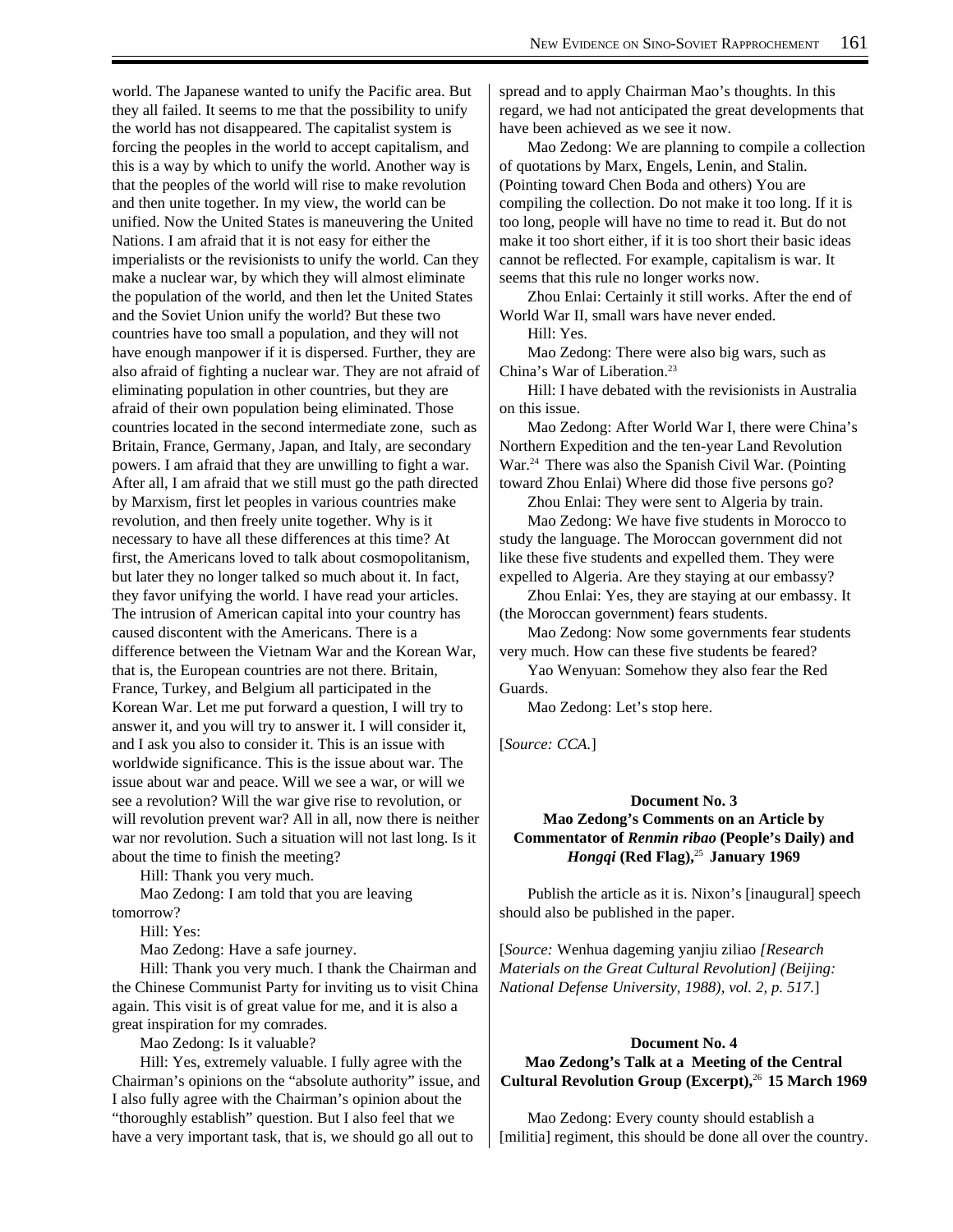In a big county, three battalions should be established; in a middle-size county, two battalions; and in a small county, one battalion. During peacetime, they will stay in the locality; when the war breaks out, they will supplement the field army. When the war breaks out, it will not be enough to rely upon the annual conscription....

Mao Zedong: The northeast, the north, and the northwest should be prepared. Once we are prepared, if the enemy does not come, that does not matter. We are now confronted with a formidable enemy. It is advantageous to have the mobilization and the preparation. The Soviets know that we will not invade their country as it is so cold there. We will try to gain mastery by striking the enemy only after he has struck. Our nuclear bases should be prepared, be prepared for the enemy's air bombardment.

Lin Biao: The actions today [by the Soviet border forces]27 were directed by Moscow. It was initiated [by the commanders] on the front.

Mao Zedong: We protest, but they will not listen to us. Both sides are competing to gain time. They try to save face.

[*Source:* Zhonghua renmin gongheguo shilu *[A Factual History of the People's Republic of China] (Changchun: Jilin People's Press, 1994), vol. 3, Part 1, pp. 467-469*]

## **Document No. 5 Zhou Enlai's Report to Mao Zedong and Mao's Comments, 22 March 1969**

Zhou Enlai's Report (main points)

During the evening of [March] 22 the Soviet side has inquired several times about Chairman [Mao]'s phone number. The Soviet embassy in China also has visited our foreign ministry several times, stating that "following the instructions of the Soviet Council of Ministers, [we] have messages to convey." In the meantime, our side discovered that the Soviet Army was moving in the Zhenbao Island area, and, through reconnaissance, we learned that superiors on the Soviet side had been pushing the [units on the] front-line to take action. It is estimated that it is possible for the enemy to occupy the Zhenbao Island by force today, and that what they have been doing is no more than making an empty gesture. After discussions with comrades in relevant positions, we have reached the decision to strengthen our troop and weapon deployment on the river bank, wait for the enemy's fatigue, and prepare to defeat the enemy by letting him initiate offensive action. In the meantime, we will present a formal diplomatic note to the Soviet side in a meeting with the Soviet charge d'affaires. The note will point out that considering the current status of the relationship between China and the Soviet Union, it is no longer proper for the two sides to maintain contact via telephone. If the Soviet government has something to say, it should present

its opinions to the Chinese government through formal diplomatic channels.28

Mao Zedong's comments on Zhou Enlai's report: [I] agree with the stand of the minute. Immediately prepare to hold diplomatic negotiations.

[*Source:* Jianguo yilai Mao Zedong wengao *[Mao Zedong's Manuscripts since the Formation of the People's Republic] (Beijing: The Central Press of Historical Documents, 1987-1997), vol. 13, p. 21*]

## **Document No. 6 Mao Zedong's Addition to Lin Biao's Political Report at the Party's Ninth Congress, April 1969**<sup>29</sup>

With regard to the question of world war, there are but two possibilities: that the war will give rise to revolution and that revolution will prevent the war.

[*Source*: Jianguo yilai Mao Zedong wengao*, vol. 13, p.32.*]

## **Document No. 7 Report, Zhou Enlai to Mao Zedong and Lin Biao, 3 April 1969**

Chairman [Mao] and Vice Chairman Lin:

It is estimated that the Soviet military border garrisons acted and put forward their demands to follow the instruction from the Soviet Party Center to respond to the public announcement of the opening of our Party's Ninth Congress. They intended to make an empty show of strength, a show that was designed for others to watch. Our proposals are: (1) Our border garrisons should not respond to the demands of the Soviet border garrisons. (2) We should adjust the positions of our cannons, aiming at the enemy's artillery posts and concealed concentration areas for T-62 tanks and armored vehicles. After the enemy artillery has fired for a few days, we should suddenly fire back, causing heavy casualties for them. We should then issue our protest statement. The timing [for taking this action] should be on the eve of the publication of Vice Chairman Lin's report. We are waiting for Chairman [Mao]'s instructions on whether or not this idea is appropriate.<sup>30</sup>

#### Zhou Enlai

[*Source:* Zhou Enlai junshi wenxuan *[Zhou Enlai's Military Papers] (Beijing: The Central Press of Historical Documents, 1998), vol. 4, pp. 554-555*.]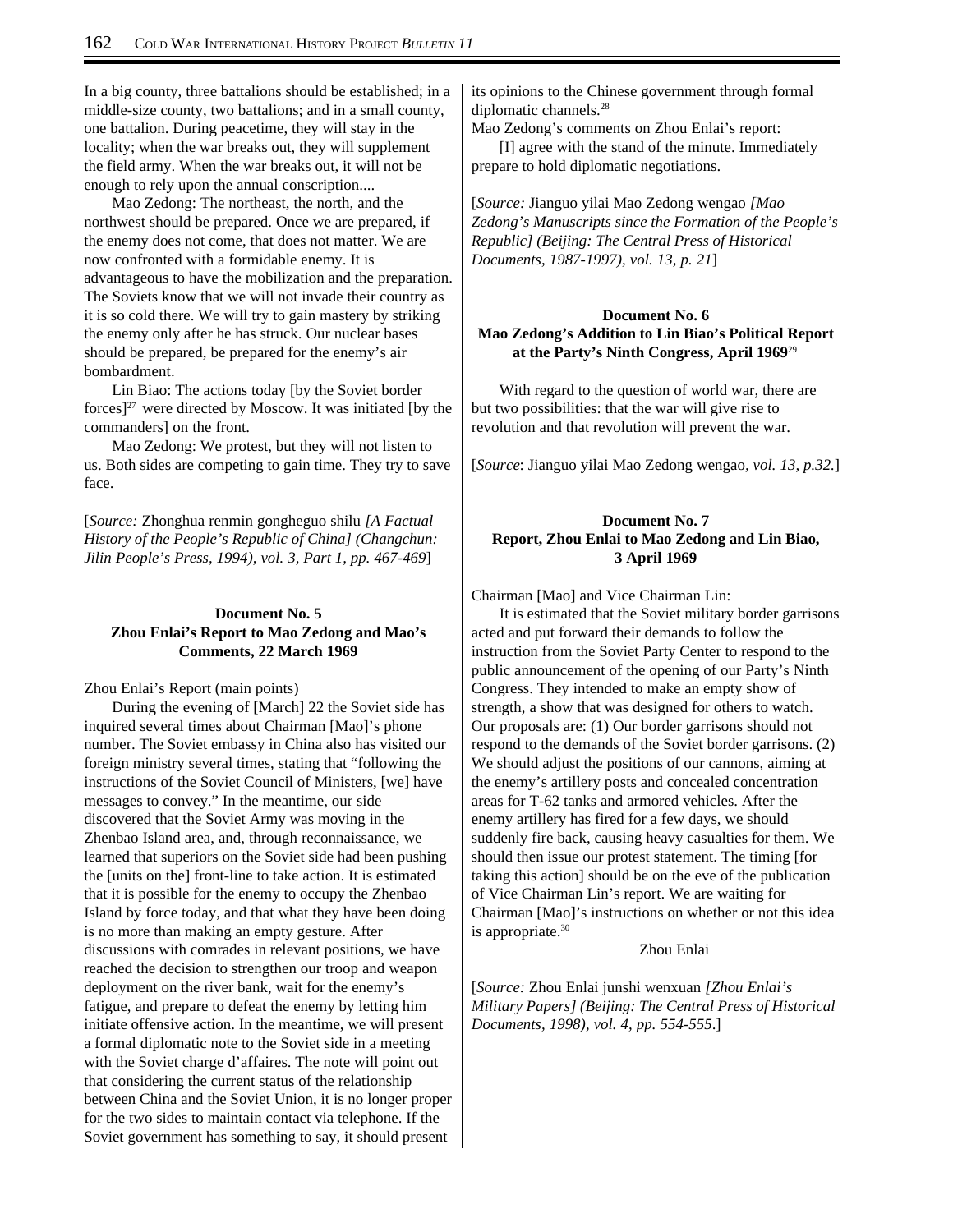## **Document No. 8 Mao Zedong's Speech at the First Plenary Session of the CCP's Ninth Central Committee, 28 April 1969**<sup>31</sup>

What I am going to say is what I have said before, which you all know, and I am not going to say anything new. Simply I am going to talk about unity. The purpose of unity is to pursue even greater victory.

Now the Soviet revisionists attack us. Some broadcast reports by Tass, the materials prepared by Wang Ming,<sup>32</sup> and the lengthy essay in *Kommunist* all attack us, claiming that our Party is no longer one of the proletariat and calling it a "petit-bourgeois party." They claim that what we are doing is the imposition of a monolithic order and that we have returned to the old years of the base areas. What they mean is that we have regressed. What is a monolithic order? According to them, it is a militarybureaucratic system. Using a Japanese term, this is a "system." In the words used by the Soviets, this is called "military-bureaucratic dictatorship." They look at our list of names, and find many military men, and they call it "military."<sup>33</sup> As for "bureaucratic," probably they mean a batch of "bureaucrats," including myself, [Zhou] Enlai, Kang Sheng, and Chen Boda.<sup>34</sup> All in all, those of you who do not belong to the military belong to this "bureaucratic" system. Therefore it is called the "militarybureaucratic dictatorship." I say, let them talk, talk about all of this. Whatever they want to say, let them say it. But there is a characteristic in what they say, that is, they never scold us as a bourgeois party. They label us a "petitbourgeois party." On our part, we call theirs a bourgeois dictatorship. They are restoring the bourgeois dictatorship.

We are talking about victory, this means that we must guarantee that we should unite the vast masses of the entire country to pursue victory under the leadership of the proletariat. The socialist revolution must continue. There are still unfinished tasks for this revolution to fulfill, such as to conduct struggle, to conduct criticism, and to conduct transformation. After a few years, we will probably need to carry out another revolution.

Several of our old comrades have been stationed in the factories for a period. I hope that when you have opportunities in the future you will go down to have a look again, and to study the problems existing in various factories. It seems to me that the Great Proletarian Cultural Revolution must be carried out. Our foundation was not solid and stable. According to my observation, not in all factories, not in an overwhelming majority of the factories, but in quite a large majority of the factories, the leadership is not controlled by true Marxists, or controlled by the masses of the workers. Among those who led the factories in the past, I cannot say that there were no good people. There were good people for sure. Among party committee secretaries, assistant secretaries, committee members, there were good people; and among party branch secretaries, there were good people. But they followed Liu Shaoqi's lines, which emphasized material incentives and

put making profits as the top priority, while at the same time failing to promote the proletarian politics, but instead pursued a system of bonuses. In some factories, they have been liberated now, and they have participated in the new leadership, combining the three elements.<sup>35</sup> But in some factories, this has not been done. There are indeed bad elements hiding in the factories. For example, the February Seventh Factory, which repairs railway locomotives and carriages at Changxindian, is a big factory, with 8,000 workers and, if you include them, several tens of thousands of workers' family members. In the past, there once existed nine Guomindang district branches, three *Sanmin zhuyi* Youth League<sup>36</sup> organs, and eight [Guomindang] secret service organs. Of course, a careful analysis of the situation is needed here. In those days, it wouldn't do if one refused to join such a thing called Guomindang. Some of them are old workers. Are we going to get rid of these old workers? We should not do that. We should make distinctions between those big and small cases. Some of them were only nominal members of the Guomindang, and they were forced to join it. They only need to talk [to clarify the situation]. Some of them were in relatively more responsible positions. A small minority of them were deeply involved and have done bad things. We must make distinctions between these different cases. Even for those who have done bad things, we should also make distinctions among them. Leniency to those who confess, and severity to those who resist. If they conduct a satisfactory self-criticism, we should let them keep their jobs. But, of course, we should not allow them to stay in the leadership. If we do not give these people jobs, what will they do at home? What will their children do? Further, old workers usually are skillful, although some of them are not so skillful.

I have brought up this example to point out that the revolution has not been completed. Therefore, all members of the Central Committee, including those alternate members, should pay attention to conducting your work in a very careful style. In dealing with things like this, you should be very careful. It is not good to be crude and careless, which often leads to mistakes. In some places, many people have been arrested. This is not right. You have arrested so many people, why did you do so? Have the arrested committed homicide, arson, or poisoning? It is my opinion that if someone has not committed any of these crimes, you should not arrest him. As for those who have mistakenly followed the capitalist path, it is even less necessary for you to arrest them. In the factories, they should be allowed to work, and should be allowed to participate in the mass movement. They have committed mistakes, and have committed the mistakes in the past. They either joined the Guomindang, or did some bad things, or have committed mistakes in the recent past, that is, have committed the mistake of following the capitalist path. You should allow them to be with the masses. If you do not allow them to be with the masses, that is not good. Some of them have been detained for two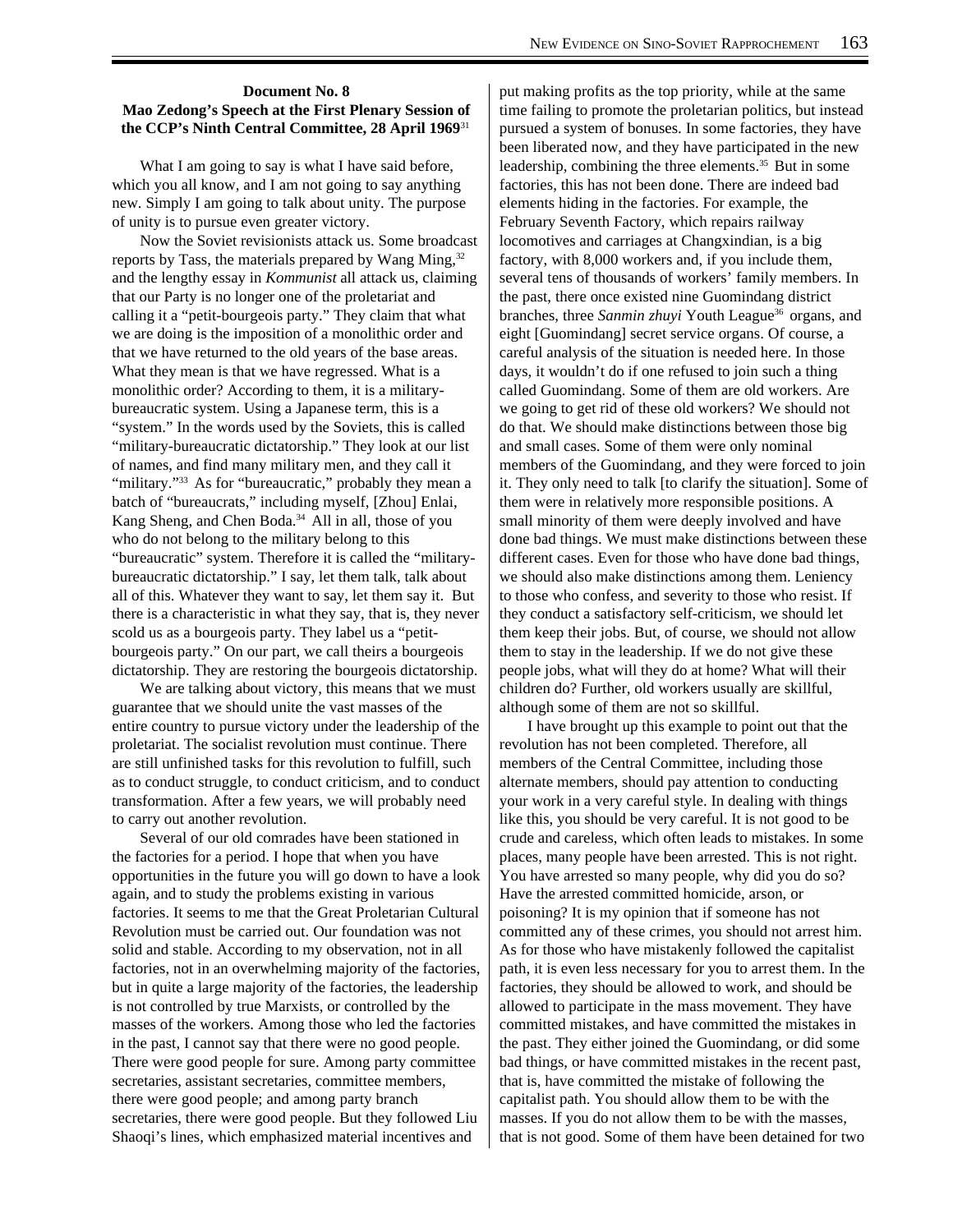years, detained in the "cattle pens."37 As a result, they know nothing about what is happening in the world. When they come out and listen to other people, they find the language the other people use is different. They are still talking in the language of two years ago. They have been separated from life for two years. We should help these people and should hold study sessions for them. We should tell them about history and tell them about the history of the advance of the Great Cultural Revolution in the past two years, so that they gradually will awaken.

We should unite together for one purpose, that is, to consolidate the proletarian dictatorship. This should be solidly carried out in every factory, every village, every office, and every school. In the beginning, we should not spread this out too widely. We may spread it out, but should not stop taking charge of it when it has been spread out. We should not just do this for half a year or a little bit longer, and then have no one take charge of it. The experiences must be summarized factory by factory, school by school, and office by office. Therefore, Comrade Lin Biao emphasizes in his report that this must be done factory by factory, school by school, commune by commune, party branch by party branch, and working unit by working unit. There is also the question of rectifying the [Communist] Youth League, which should be done League branch by League branch.

In addition, there is the question of being prepared for war, which I have mentioned in the past. We should be prepared for war year by year. People may ask: What if they do not come? No matter whether they come or not, we should be prepared. Do not wait for the Party Center to distribute materials even for manufacturing hand grenades. Hand grenades can be manufactured everywhere, can be manufactured in every province. Such things as rifles and light weapons can be manufactured in every province. I am talking here about being prepared in a material sense. But what is more important is to be prepared in a spiritual sense. To be prepared in a spiritual sense is to be prepared for war. Not only [members of] our Central Committee, but also the majority of the people of the whole country, should have such spiritual preparation. Here I do not mean to include the enemies of the [proletarian] dictatorship, such as landlords, rich peasants, reactionaries, and bad elements. This is because these people are quite happy to see the imperialists and revisionists invade our country. They suppose that if the invasion occurred, the world would be turned upside down, and that they would come out on top. We should also be prepared for dealing with this situation. In carrying out the socialist revolution, we should also carry out this revolution.

When others invade our territory and attack us, we shall not invade others' territory. We must not invade others' territory. I say this because we should not be provoked. Even if they invited me to come out, I will not come out. But if they invade my territory and attack me, I will deal with them. My response depends on whether they come on a small scale or a large scale. If it is a small-

scale invasion the fighting will be waged on the border. If it is a large-scale invasion, I am in favor of giving up some land. China is not a small country. If there is no benefit waiting for them, they will not come. We must let the whole world see that when we are fighting the war we have both reason and advantage in our hands. If they do come, I think it is more advantageous to us, as we will have both reason and advantage in our hands. It is easy for us to fight [an invading enemy] since he will fall into the people's encirclement. As far as such things like planes, tanks, and armored vehicles are concerned, experiences everywhere prove that they are easy for us to deal with.

In order to achieve victory, we must have more people. Isn't this correct? [We must have] people from all backgrounds, no matter to which "mountain stronghold" they used to belong or in which province they used to work, either in the north or in the south. Is it better to unite with more people or to unite with fewer people? It is always better to unite with more people. Some people may have different opinions from ours, but that is not a relationship between us and the enemy. I simply do not believe, to take a specific example, that the relationship between Wang Xiaoyu<sup>38</sup> and Yang Dezhi<sup>39</sup> is, as some people say, one between us and the enemy. Is the relationship between you two one between us and the enemy, or is it one among the people? In my opinion, it is a quarrel among the people. The Central Committee has been somewhat bureaucratic, and has failed to pay enough attention to you. On your part, you never bring this matter to the Central Committee for discussion. Shandong is such a big province, and there are contradictions among the people. Would you two please take this opportunity to have a good discussion? In my opinion, there are such contradictions among the people in East China too. There is also the case of Shanxi province, which involves problems among the people too. You support one faction, and I will support another faction. But is this endless quarreling necessary? There are also problems in Yunnan, Guizhou and Sichuan provinces. Every province has some problems, but, compared with the situation of last year or the year before last, things are already much better. You, comrade, isn't your name Xu Shiyou<sup>40</sup>? When we were in Shanghai the year before last, during the three months from July to September, all under the heaven was great chaos. Now life is a bit better. What I am talking about is the whole situation. In Nanjing, where you are, there emerged a so-called "Red Headquarters."41 You have worked on them and they became cooperative. In the end, the "August 27th"<sup>42</sup> and the "Red Headquarters" are united together.

I believe that the main problem still lies in how we conduct our own work. Did I make two statements in the past? The problems of the localities lay in the army, and the problems of the army lay in its own work. You are not enemies of life and death, why should you treat each other like that? If personal gratitude or hatred is involved, it is not such a big matter and so much weight should not be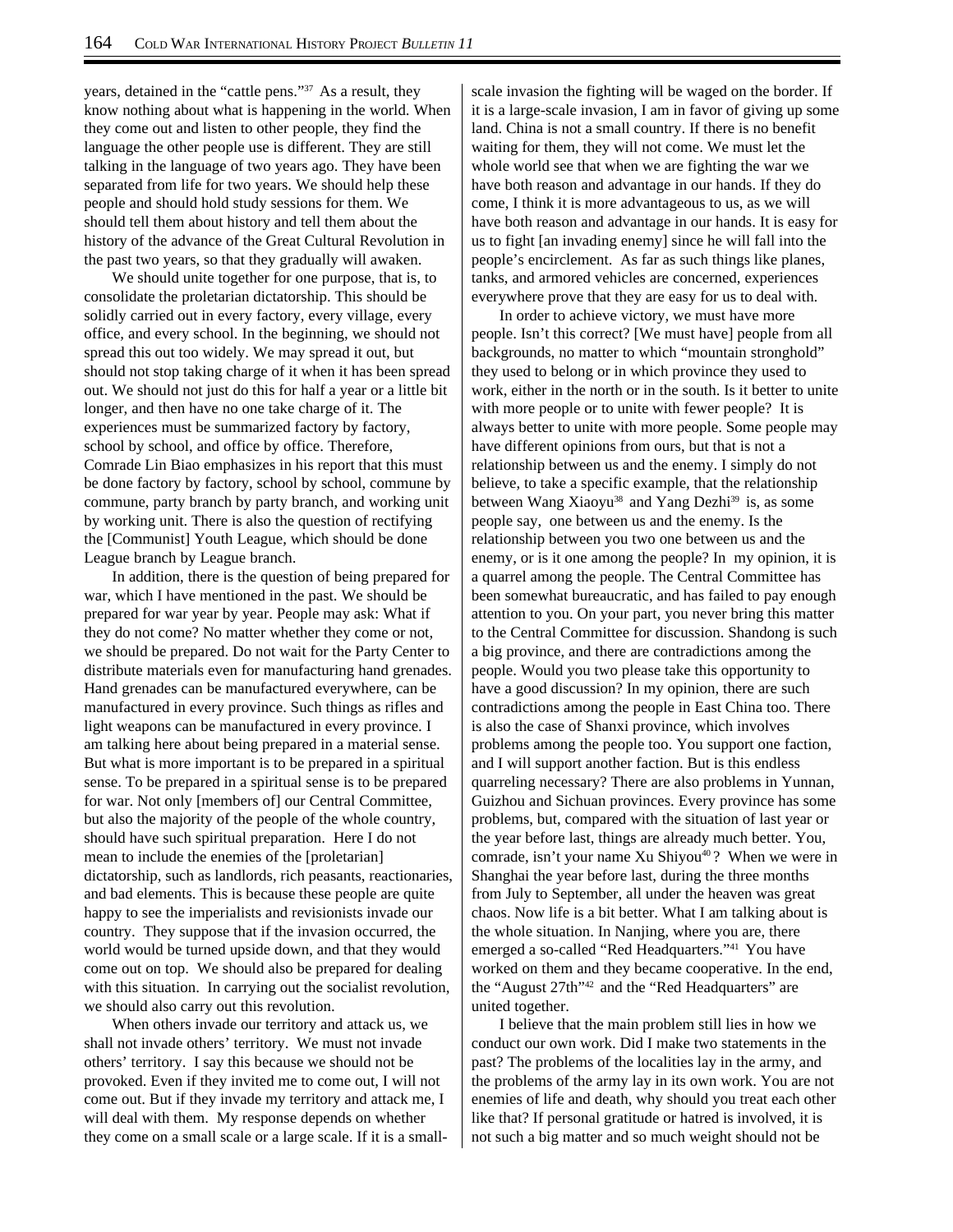put on it. All in all, I find no injustice in your previous life or hatred in your present life [to make you unyielding enemies]. You simply encounter one another, and find some differences in your opinions. Others have either criticized you or opposed you, and you have attacked back. Consequently, contradictions emerge. Those who oppose you are not necessarily bad people. One person in Beijing whom many have wanted to overthrow is Xie Fuzhi.43 He then adopted a method: he told all organizations which hoped to overthrow him that there was nothing wrong with them, and that the organizations which favored him were not necessarily good.

Therefore, what I want to say is what I have said in the past, that is, to unite together to achieve even greater victories. There is concrete content in this statement. It concerns what we are going to do, what kind of victory we are going to pursue, and how we should unite together.

I still have faith in those old comrades who have committed mistakes. Originally, we had a long list, including thirty-odd names, and we thought that it was good if all of them could be elected to the politburo. Later someone put forward a shorter list with less than twenty names, and we felt that that list was too short. The majority held a position in between. They oppose both the longer list and the shorter list, favoring a medium list with some twenty-odd names. So we can only elect representatives [from them]. This is not to say that all those alternate members of the Central Committee are not as good as full members of the Central Committee in terms of their political consciousness, working ability, virtue, talents and seniority. This is not the real question. There is unfairness involved here. Do you think that everything is so fair? In my view, there are many things that are not so fair. There are many things that are not so just.

Everyone of us should be prudent and cautious. No matter who one is, an alternate member of the Central Committee, a full member of the Central Committee, or a member of the Politburo, everyone should be prudent and cautious. We should not forget who we are when there is a sudden inspiration. Since the time of Marx [the Communists] never talk about who should take more or less credit. We are Communist Party members, and we belong to the part of the masses which is more conscious than others, and we belong to the part of the proletariat which is more conscious than others. So I am an advocate of this slogan, that is: "First we should not be scared by hard work; second we should not be scared by death." And I do not favor the slogan: "Even if I have not achieved anything, at least I have worked hard; even if I have not worked hard, at least I have made myself tired." This slogan is in opposition to "First we should not be scared by hard work; and second we should not be scared by death." You see, how many of us have died in the past? All the old comrades who remain here today are lucky survivors who have survived by chance. Comrade Pi Dingjun,<sup>44</sup> how many were with you when you worked in the Hubei-Henan-Anhui base area? How many survived?

There were many people there at that time, but not many alive today. At that time, in the Jiangxi Soviet Area, the Jinggang Mountain Soviet Area, the base areas in northeastern Jiangxi, western Fujian, western Hunan and Hubei, and northern Shaanxi, the wars resulted in tremendous sacrifices. Not many old comrades survived. This is what we call "first we should not be scared by hard work; second we should not be scared by death." For many years, we did not have any salary, and there was nothing like the eight-tier wage system. We had only a fixed amount of food. At best we could get three *qian* of cooking oil, five *qian* of salt, and one-and-a-half *jin* of rice.45 How about vegetables? How could we get vegetables everywhere the troops passed through? Now we have entered the cities. It is a good thing for us to enter the cities. Without entering the cities, they would still be occupied by Jiang Jieshi [Chiang Kai-shek].46 But it is also a bad thing for us to enter the cities because it has made our Party no longer pure. Therefore, some foreigners and reporters say that our party is being rebuilt. Now, we ourselves have also put forward this slogan, that is, Partyrectification and Party-rebuilding. The Party needs to be rebuilt. Every Party branch needs to be rectified with the supervision of the masses. The whole thing must go through the masses. It should not just involve a few Party members. The masses outside the Party should attend the meetings and should participate in providing comments. A few individual Party members are really not good, and they should be advised to leave the Party. A very small number of Party members may need to be disciplined. This is included in the Party's constitution, isn't it? It also needs to be passed by the Party branch meeting and should be approved by the superior Party committee. All in all, we must adopt prudent methods. This should be done, and this must be done. However, this should be done in prudent ways.

It seems that this national congress is a very good one. In my opinion, it is a congress of unity and a congress of victory. We use the method of issuing communiqués [to announce the convening of the congress], and the foreigners cannot get our news. They say that we are holding a secret meeting. We are both open and secret. It seems to me that the reporters in Beijing are not so good. Probably we have uprooted almost all of the traitors and special agents who were hidden among us. In the past, when there was a meeting, its content were leaked out immediately, appearing in Red Guards papers. After the downfall of Wang [Li], Guan [Feng], and Qi [Benyu], $47$ and Yang [Chengwu], Yu [Lijin],<sup>48</sup> and Fu [Chongbi],<sup>49</sup> they no longer know anything about the activities of our Central Committee.

More or less that is what I want to say. The meeting is adjourned.

[*Source:* Jianguo yilai Mao Zedong wengao*, vol. 13, pp. 35-41.*]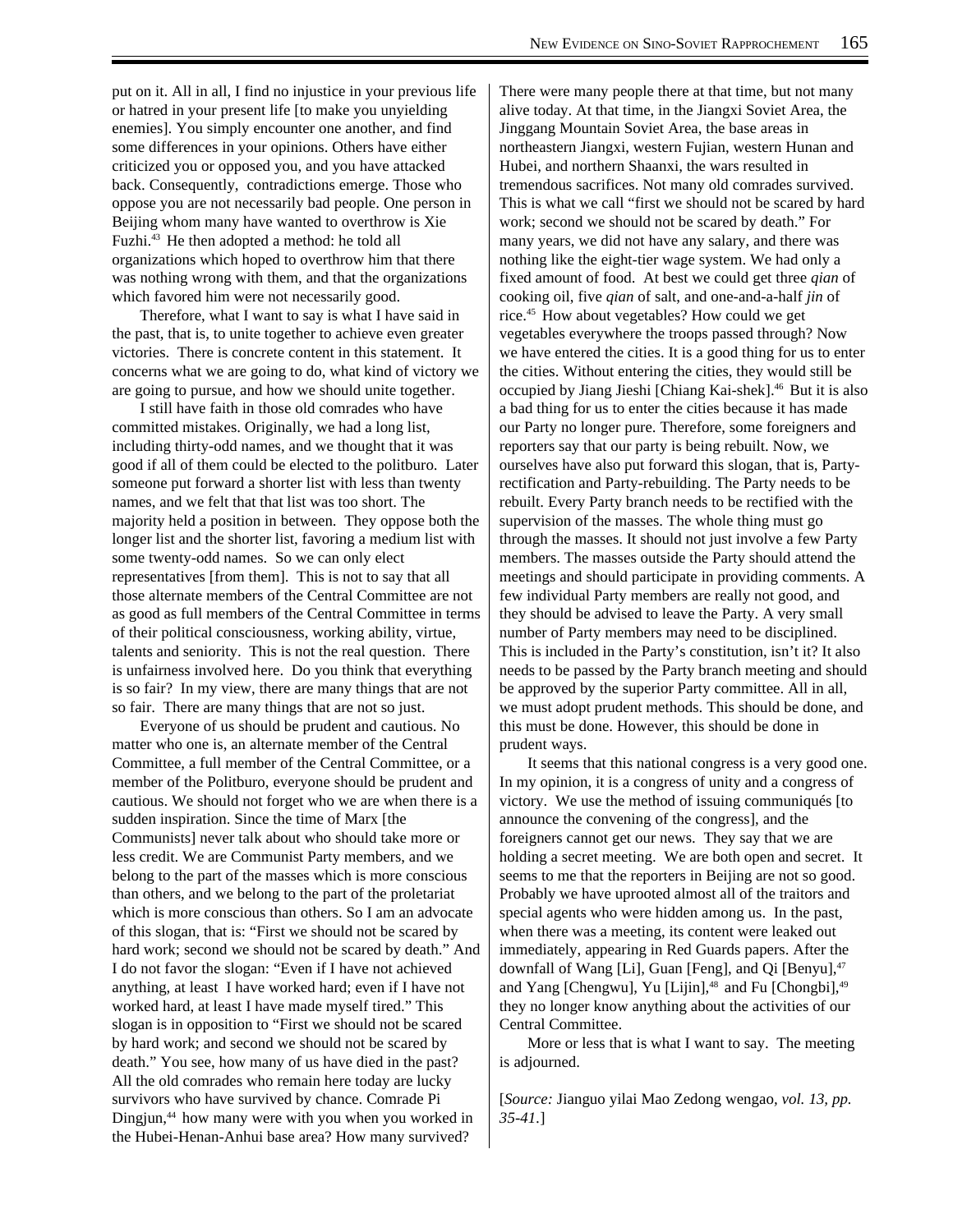#### **Document No. 9**

## **Report by Four Chinese Marshals**—**Chen Yi,**<sup>50</sup> **Ye Jianying,**<sup>51</sup> **Xu Xiangqian,**<sup>52</sup> **and Nie Rongzhen,**53—**to the Central Committee, "A Preliminary Evaluation of the War Situation" (excerpt),**<sup>54</sup> **11 July 1969**

I. The struggle between China, the United States, and the Soviet Union.

The present struggle between these three powers is different from the ones between the "seven powers" before World War II or the American-Soviet confrontation in the early post-war era.

(1) China represents the fundamental interests of the world proletariat class. The Ninth National Congress of the Chinese Communist Party declared that China and the true Marxists-Leninists and the revolutionary people all over the world should fight resolutely side by side until "the system of man exploiting man is eliminated on the earth and that the whole of mankind is emancipated."

(2) The U.S. imperialists and the Soviet revisionists are two "brands" of representatives of the international bourgeoisie class. On the one hand, they both take China as the enemy; on the other, they take each other as the enemy. U.S. imperialists and Soviet revisionists are hostile toward China, spreading slanderous rumors about China's "expansionist ambition." In fact, socialist China does not have even a single soldier stationed abroad.<sup>55</sup> China's behavior during the last twenty years, especially during the war against the Indian invaders<sup>56</sup> and the war to resist U.S. aggression and assist Vietnam, has fully proven that China has no expansionist intentions. In fact, the imperialists, the revisionists, and the counterrevolutionaries are not really scared by China's so-called military aggression. What scares them most is the prospect that people's revolutions of all nations, under the guidance of the invincible Mao Zedong Thought, will send them to the grave. Therefore, the U.S. imperialists' and the Soviet revisionists' hostility toward China, in the final analysis, is hostility toward the Mao Zedong Thought, toward the revolutions in their own countries as well as the world revolution, and toward the people of their own counties and the people all over the world. However, it should be noted that Nixon takes China as a "potential threat," rather than a real threat.<sup>57</sup>

For the U.S. imperialists and the Soviet revisionists, the real threat is the one existing between themselves. For all other countries, the real threat comes from U.S. imperialists and Soviet revisionists. Covered by the banner of opposing China, U.S. imperialists and Soviet revisionists collaborate with each other while at the same time fighting against each other. The contradictions between them, however, are not reduced because of the collaboration between them; rather, their hostilities toward each other are more fierce than ever before.

(3) The other countries, controlled by either the United States or the Soviet Union, have yet to become a force to contend with them. While only a few of them follow the U.S. imperialists and the Soviet revisionists to

carry out an anti-China policy, the majority of them maintain a different attitude toward China. Some adopt a dual stand toward China; some maintain an onlooker's position; some use friendship with China to resist the attempts by the U.S. imperialists and the Soviet revisionists to control them; some resent U.S. and Soviet plots to re-divide the world and openly challenge them. As China becomes more and more powerful and the U.S. imperialists and Soviet revisionists become weaker and weaker, this situation will develop further, making it more difficult for them to form an anti-China united front, let alone to find hatchet men to use against China in military affairs.

II. Our opinions on the war against China.

We believe that in the foreseeable future it is unlikely that U.S. imperialists and Soviet revisionists will launch a large-scale war against China, either jointly or separately.

(1) The U.S. imperialists do not dare to attack China rashly. The main reasons are as follows:

(a) The United States and China are separated by the vast Pacific Ocean. The U.S. imperialists' defeats in the Korean War and the Vietnam War have taught them a bitter lesson causing a deeper crisis both at home and abroad, thus forcing them to claim that they would never again be involved in wars similar to the ones in Korea and Vietnam. China is different from Korea and Vietnam, and the U.S. imperialists must be even more careful while dealing with China.

(b) The strategic emphasis of the U.S. imperialists lies in the West. The U.S. imperialists have been bogged down in South Vietnam, which has seriously weakened their position in the West. If they were to enter a war against China, it would last longer and the result would be more miserable for them. The last thing the U.S. imperialists want to see is involvement in a war against China, allowing the Soviet revisionists to take advantage of it.

(c) The U.S. imperialists wish to push Asian countries to the front in a war against China, especially by using Japan as the vanguard. Japan, however, does not dare to take reckless actions, not only because it suffered seriously in the defeat of its aggression against China, but also because the strength of the new China today is much stronger than that of the old China. Japan's strength is becoming full-fledged. Although Sato Eisaku<sup>58</sup> and his like raise an anti-China hullabaloo, their actual intentions are to make money through anti-China war propaganda, to recover Japan's lost territory occupied by the United States and the Soviet Union, to expand southward, to pursue a leadership role in Asia, and to contend with the United States and the Soviet Union. Japan is unwilling to serve as the scapegoat in a war against China, and the U.S. imperialists are even less willing to do so.

Therefore, it is unlikely that the U.S. imperialists will rashly launch or enter a war against China.

(2) The Soviet revisionists have made China their main enemy, imposing a more serious threat to our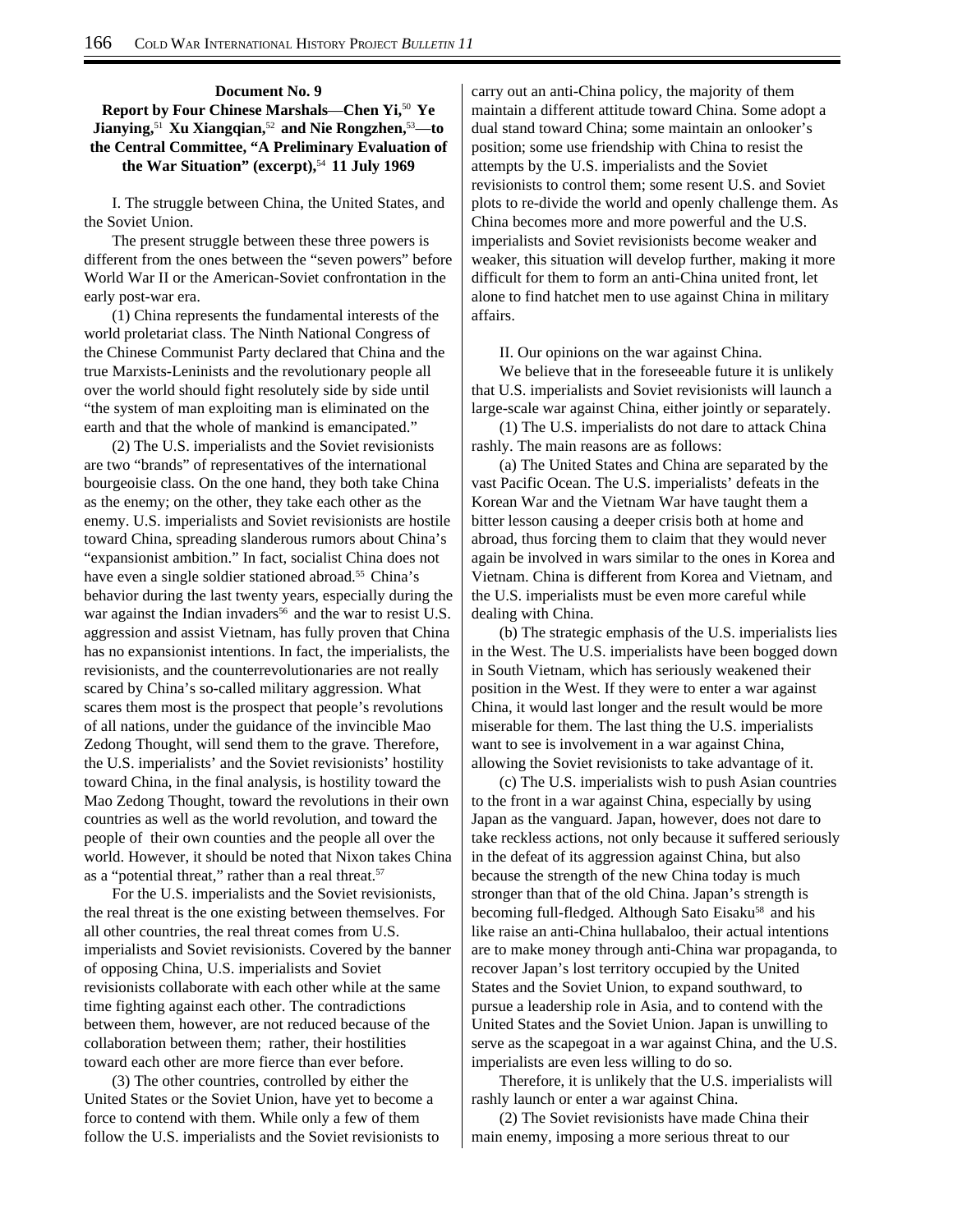security than the U.S. imperialists. The Soviet revisionists are creating tensions along the long Sino-Soviet border, concentrating troops in the border area and making military intrusions. They are creating anti-China public opinion [in the Soviet Union], creating chaos on the international scene, while at the same time forcing some Asian countries to join an anti-China ring of encirclement with a "carrot-and-stick" method. All these are serious steps that the Soviet revisionists are taking in preparation for a war of aggression against China. However, before they can enter a major war with China, the Soviet revisionists still must deal with many concerns and difficulties.

(a) Both China and the United States take the Soviet Union as their enemy thus the Soviet revisionists do not dare to fight a two-front war. In appearance, the U.S. imperialists are taking a hands-off policy toward the Sino-Soviet dispute, claiming that they will neither take sides nor intervene. In reality, however, they are relaxing their relationship with the Soviet revisionists in the West, and pushing the Soviet revisionists to stand on the first front of a major war against China. By "sitting on top of the mountain to watch a fight between two tigers," they will see the weakening of both China and the Soviet Union. They may even use this opportunity to take over Eastern Europe, or even press forward to the heart area of the Soviet revisionists.

(b) If the Soviet revisionists decide to launch a largescale attack on China, they will try to fight a quick war. Or they may follow the example of Japan's aggression against China, adopting a strategy of encroaching on China piece by piece, so that they will have time for rectification, as well as to observe the reactions of the U.S. imperialists and other countries. But, once they start a major war against us, we certainly will not allow them to fight a quick war and achieve quick results. We will not give them any breathing spell or freedom of action, and will act in accordance with Chairman Mao's teaching to "fight to the end." We will change the war into a protracted ground war. This will create great difficulties for the Soviet revisionists:

First, the Soviet revisionists' anti-China policy is without any popular support. As of now, they have used defensive excuses to deceive the people. If they are to launch an all-out offensive against China, they will arouse the people's opposition. In addition, the Soviet revisionists have carried out propaganda emphasizing the terror of war for many years, which may produce a negative impact upon their effort to start a war.

Second, the main industry of the Soviet Union is distributed in its European part. It is difficult for the Soviet revisionists to get supplies in Siberia, and everything must be transported from Europe. There is only one railroad. An exhausted army on a long expedition cannot last long. At present the revisionist Soviet Union already faces great shortages of daily necessities. It would be even more difficult for it to hold on in a war.

Third, in order to win a war, a consolidated rear is indispensable. The rear area of the Soviet revisionists is far from consolidated, where domestic class and national contradictions have been intensifying. A war of aggression against China inevitably would be a long-lasting one, and changes are inevitable over a long period, the worst of which will be troubles emerging in the rear area. When the problems on the front have not been solved, troubles at home break out. If American military forces penetrate the Soviet revisionists' spheres of influence in Europe, they will be bogged down there.

(c) We believe that, like the U.S. imperialists, when the Soviet revisionists are moving their troops eastward, it does not mean that their strategic emphasis is also moving eastward. The strategic emphasis of the Soviet revisionists remains in Europe. Eastern Europe is the Soviet Union's main market and defensive barrier, on which it will never let down its guard. To be sure, the Soviet revisionists indeed are preparing for a war against China. But their main purpose is to use military mobilization to consolidate their political control and to suppress resistance to them at home and in Eastern Europe. They are making a show of readiness to fight. This is designed, on the one hand, to serve their attempt to occupy a strong position to negotiate with us, and, on the other hand, to convince the U.S. imperialists that they really intend to fight a major war against China. They hope that this will bring stability to them on the western front, and that the U.S. imperialists will endorse their action of establishing an anti-China ring of encirclement. Consequently, they, with their expansionist attempts in Southeast Asia and other areas being covered, will be able to put their hands into the pockets of the Americans and the British and to redivide the world. The U.S. imperialists, on their part, are pushing the Soviet revisionists to attack China so that they may use this opportunity to take over the Soviet revisionists' spheres of influence.

(3) Will the U.S. imperialists and the Soviet revisionists launch a surprise nuclear attack on us? We must be fully prepared for this. However, it is not an easy matter to use a nuclear weapon. When a country uses nuclear weapons to threaten another country, it places itself under the threat of other country's nuclear weapons, and will thus inevitably face the strong opposition of its own people. Even the use of nuclear weapons cannot conquer an unbending people. In the final analysis, the outcome of a war will be determined by the continuous fighting of the ground forces. Therefore, nuclear weapons cannot save the U.S. imperialists and the Soviet revisionists.

(4) According to the current situation, it is difficult for U.S. imperialists and Soviet revisionists to attack China, either jointly or independently, or by gathering [on their side] such countries as Japan and India. In fact, when they argue for the need to attack China, either jointly or independently, they have other purposes in mind. In reality, they know that it is not easy to bully China, and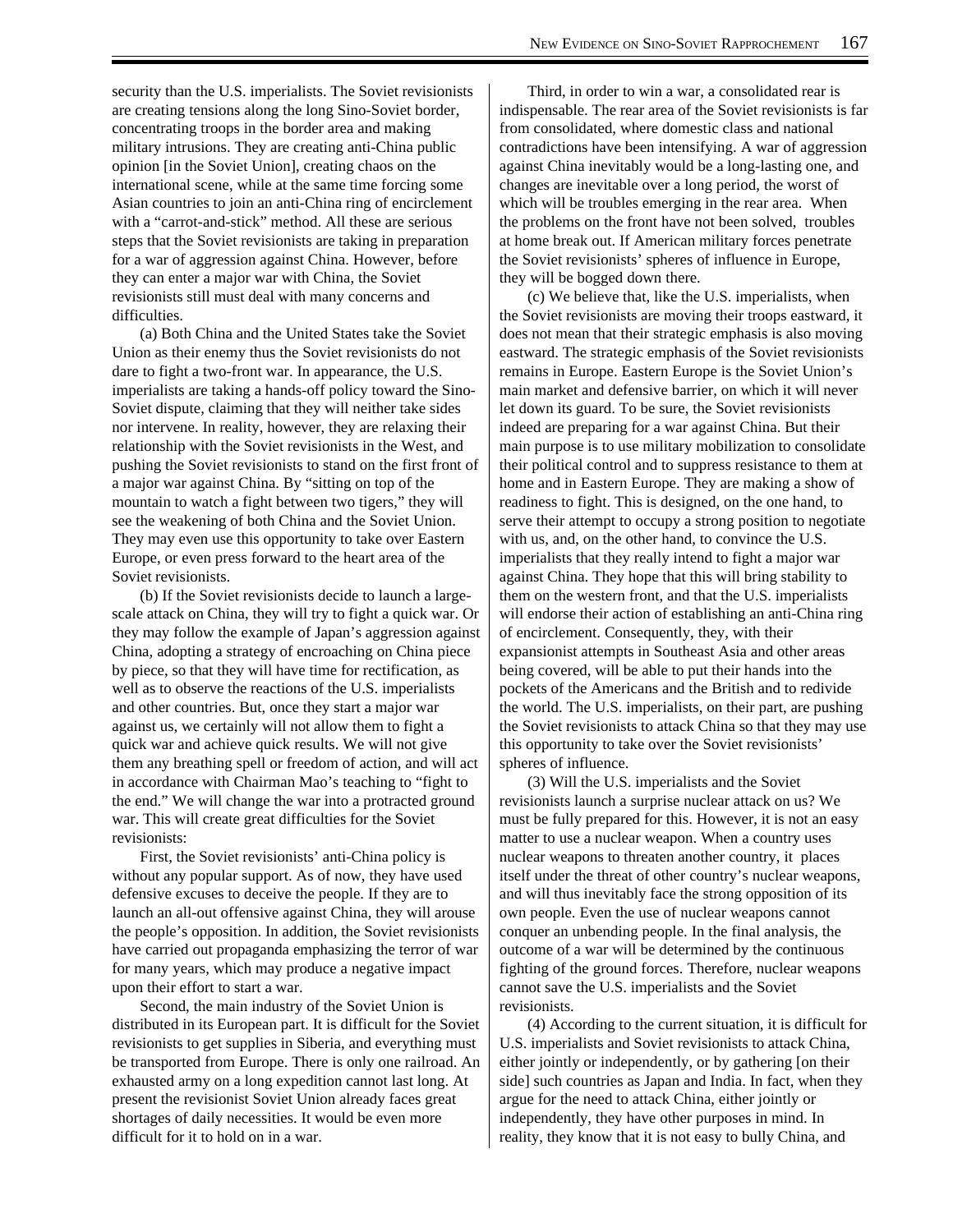once they are bogged down in China, it is not easy to get out. Both the U.S. imperialists and the Soviet revisionists want others to take the lead, allowing them to take advantage by hiding in the back. We are ready in full battle array. No matter how the aggressors will come, jointly or independently, they will be thoroughly defeated.

III. Analyzing the American-Soviet contradiction

(1) The Soviet revisionists have adopted a "one-leg" policy in the construction of their country. They first pursued partial development in heavy industry, and then pursued a deformed development in advanced military industry. This provided them with the capacity for expansion. The U.S. imperialists have been trapped in South Vietnam, and the British imperialists have decided to withdraw from areas east of the Suez Canal, which has created a new opportunity for Soviet expansion. The Soviet revisionists also carry out expansion in the name of anti-imperialism or under the cover of opposing China. They often begin with the vulnerable spots, occupying grounds in North Africa, the Middle East, and Southeast Asia. They even have extended their hands into the U.S. Imperialists' backyard: Latin America. One of the most conspicuous indications of Soviet expansionism is the allout effort to develop a navy. The ocean was controlled by the United States and Britain in the past, and the Soviet revisionists are vigorously expanding in the ocean, causing conflicts with the capitalist-imperialists.

(2) The expansion by the Soviet revisionists has been conducted for the purpose of squeezing out the U.S. imperialists. The Soviet revisionists hope to divide the world equally with the U.S. imperialists, as well as take charge of world affairs together with the U.S. imperialists. The U.S. imperialists are determined to maintain their superior position, and are unwilling to give up their hegemony and the world hegemon's position. The U.S. imperialists will not allow the Soviet revisionists to consolidate their position in the Middle East. The U.S. imperialists do not believe that the Soviet revisionists will really enter a major war against China, and they thus will not allow the Soviet revisionists to expand at will.

(3) Both the Soviet revisionists and the U.S. imperialists are making plans for action now. The Soviet revisionists want to extend their influence into Western Europe, and the U.S. imperialists hope to put a leg into Eastern Europe. They give tit for tat, competing to seize what is possessed by the other side. What exists between them is a real and concrete conflict of interests. The struggles between them are both constant and severe.

(4) Both the U.S. imperialists and the Soviet revisionists face crises at home and abroad, but they will not shrink back simply because they are facing difficulties. The Soviet revisionists are making active preparations in the East, not relaxing efforts in the West, and hoping to develop in the South. The U.S. imperialists also want to pursue a path of expansion. It is necessary that the contradictions between them will intensify.

(5) The contradictions between the United States and the Soviet Union concentrate on Europe and the Middle East. The unification of Germany is the core of the European problem. The strength of West Germany has been increasing. Eastern Europe was Germany's traditional market, and at present, the influence of France has reduced to a certain extent. In the Middle East, the conflict between Arabic countries and Israel has been characterized by an indirect confrontation between the United States and the Soviet Union. In Europe, if the contradictions develop further, the possibility cannot be excluded that a conflict might happen between the United States and the Soviet Union. We must pay close attention to this development.

We have made full preparations, and we are ready to defeat any enemy who dares to invade our territory. However, it is more beneficial to us to postpone the war. We should make full use of time and strengthen preparations in all respects, "making revolution, while promoting production, promoting our work, and promoting war preparation." We must promote the continuous great leap forward of our industrial and agricultural production, build China into an unshakable proletarian country with stronger economic power and stronger land, naval and air forces. In the struggle against the enemy, we should adopt a military strategy of active defense and a political strategy of active offense. We should continue to expose and criticize the Soviet revisionists and the U.S. imperialists. We should enhance our embassies and consulates in other countries, and actively carry out diplomatic activities. We should expand the international united front of anti-imperialism and antirevisionism. We should strive for greater victory in the struggle against the U.S. imperialists and the Soviet revisionists.

[*Source:* Zhonggong dangshi ziliao *[CCP Party History Materials], no. 42 (June 1992), pp. 70-75.*]

## **Document No. 10 The CCP Central Committee's Order for General Mobilization in Border Provinces and Regions,**<sup>59</sup> **28 August 1969**

The borders of our great motherland are sacred and inviolable. To defend the motherland is the sacred obligation of the people of the whole country. In this regard, the soldiers and people in the border areas in particular have direct responsibility. In order to defend the motherland, to defend our borders, to defend the great achievements of the Great Proletarian Cultural Revolution, to consolidate the proletarian dictatorship, to prepare to smash the armed provocations by the U.S. imperialists and the Soviet revisionists at any time, and to prevent them from launching sudden attacks [against our motherland], the Party Central Committee orders: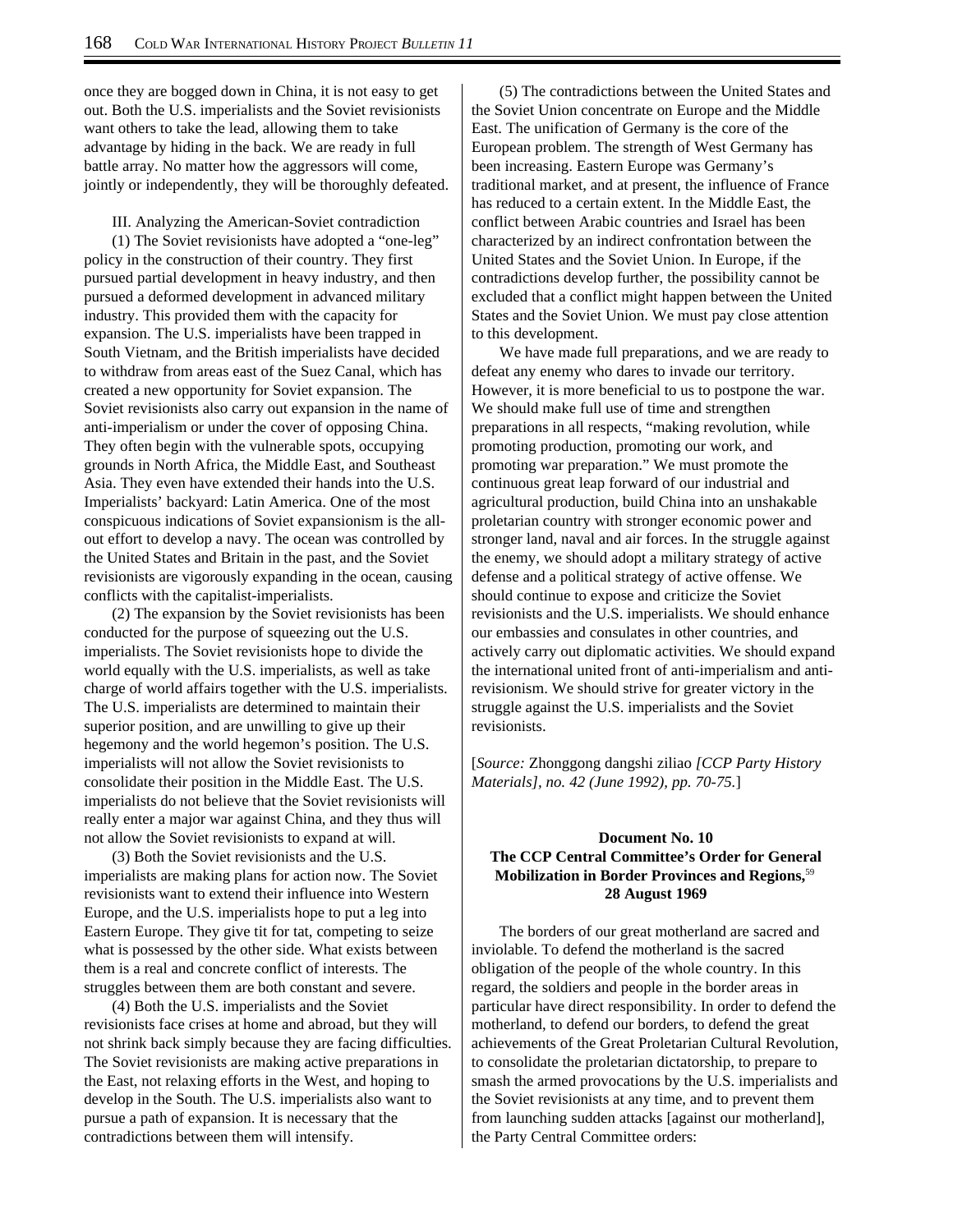(1) Chairman Mao's great instructions on "raising our vigilance and defending our motherland" and "preparing for fighting a war" must be followed resolutely, and a high alertness to the presence of the enemy must be established. You should overcome the status of lacking alertness because of peace, and should not look down upon the enemy. You should be fully prepared to fight a war against aggression, should strengthen unity between the army and the people, and should be prepared to eliminate any enemy who dares to invade our territory.

(2) In face of a formidable enemy, the whole army and the whole people should unite together as one person, confronting the enemy with one stand. The unity within the army should be enhanced; the unity between the army and the people, as well as the unity between the army and the government, should be enhanced; and the unity among the revolutionary people of all nationalities should be enhanced. The leadership role of the revolutionary committees at all levels should be consolidated. All activities to divide our own strength should be opposed. Any actions against unity should be opposed. Bourgeois factionalism should be opposed. Class enemies who provoke others to damage the unity between the army and the people and the unity between different nationalities should be cracked down upon without mercy. The main culprits should be punished in accordance with the law.

3. The commanders and soldiers of army units stationed on the border area must stick to their fighting posts, must carry out all orders resolutely, must obey orders and be strictly disciplined, and must be combatready in all aspects and pay close attention to the enemy's movement, so that they will be able immediately to take action when they are ordered to do so. For members of the army, no action damaging discipline will be tolerated. Members of the army must not leave their posts without approval, and are not allowed to establish liaison with other units by traveling there. Those who fail to correct wrongdoings after education will be severely punished.

4. All revolutionary mass organizations should follow the great leader Chairman Mao's teaching to realize the "great revolutionary unification" in accordance with their working systems, professions, working branches, and working units. All mass organizations that are established across professions will be dissolved immediately. Any attempt to establish a separate organization or to reestablish an organization is illegal, and organizations of this kind should be ordered to dissolve.

5. The Party Central Committee's "July 23 Order"60 should be carried out resolutely. All factional struggle by violent means should be stopped unconditionally and immediately. All professional teams for struggle by violent means should be dissolved. All strongholds for struggle by violent means should be eliminated. All weapons should be handed back. If any team for struggle by violent means continues to occupy a stronghold and stubbornly refuses to surrender, the People's Liberation Army can surround the stronghold by force, launch a

political offensive toward it, and confiscate the weapons [held by the team] by force.

6. In no circumstance should anyone be allowed to attack the People's Liberation Army. In no circumstance should anyone be allowed to seize the Army's weapons, equipment, and vehicles. In no circumstance should anyone hinder the Army's war preparations, or expose and steal military intelligence. Any violation of the above will be treated as current reactionary behavior. Key military positions and war preparation facilities must be protected resolutely. The secrets of national defense must be carefully maintained. The People's Liberation Army's preparations for war should be aided and supported.

7. Transportation must be protected, and the working condition of the communication system must be guaranteed. Any actions damaging railway, highway, and water transportation, damaging the communication liaison system, and of cutting off electricity lines will be regarded as counter-revolution activities, and must be investigated and severely punished.

8. The revolution must be carried out resolutely, and production must be promoted vigorously, so that extensive support can be given to the front-line. Laboring disciplines should be observed, production posts should be maintained, and the industrial and agricultural production should be carried out smoothly. Anyone who has left his production or work post must return to his work unit to take part in "making revolution, promoting production, promoting work, and promoting war preparation." Anyone who fails to return to his own unit on time will not get salary as a worker or clerk, or will not get workpoints as a peasant. He will be disciplined in accordance with the seriousness of the violation, and can be expelled from the work force. Those who provoke or threaten the workers and peasants to leave their production and work posts must be punished severely in accordance with the law.

9. The counterrevolutionary elements must be suppressed without mercy. Those counterrevolutionaries who have connections with foreign countries or plan to escape abroad, who sabotage social safety and stability, who plunder state property, who sabotage production, who conduct homicide, arson, poisoning, and who utilize feudal superstition to provoke rebellion, must be suppressed without mercy. Landlords, rich peasants, reactionaries, bad elements, and rightists who have not been transformed must be placed under tight supervision of the revolutionary masses and accept transformation through labor.

[*Source:* Jianguo yilai Mao Zedong wengao*, vol. 13, pp. 59-61.*]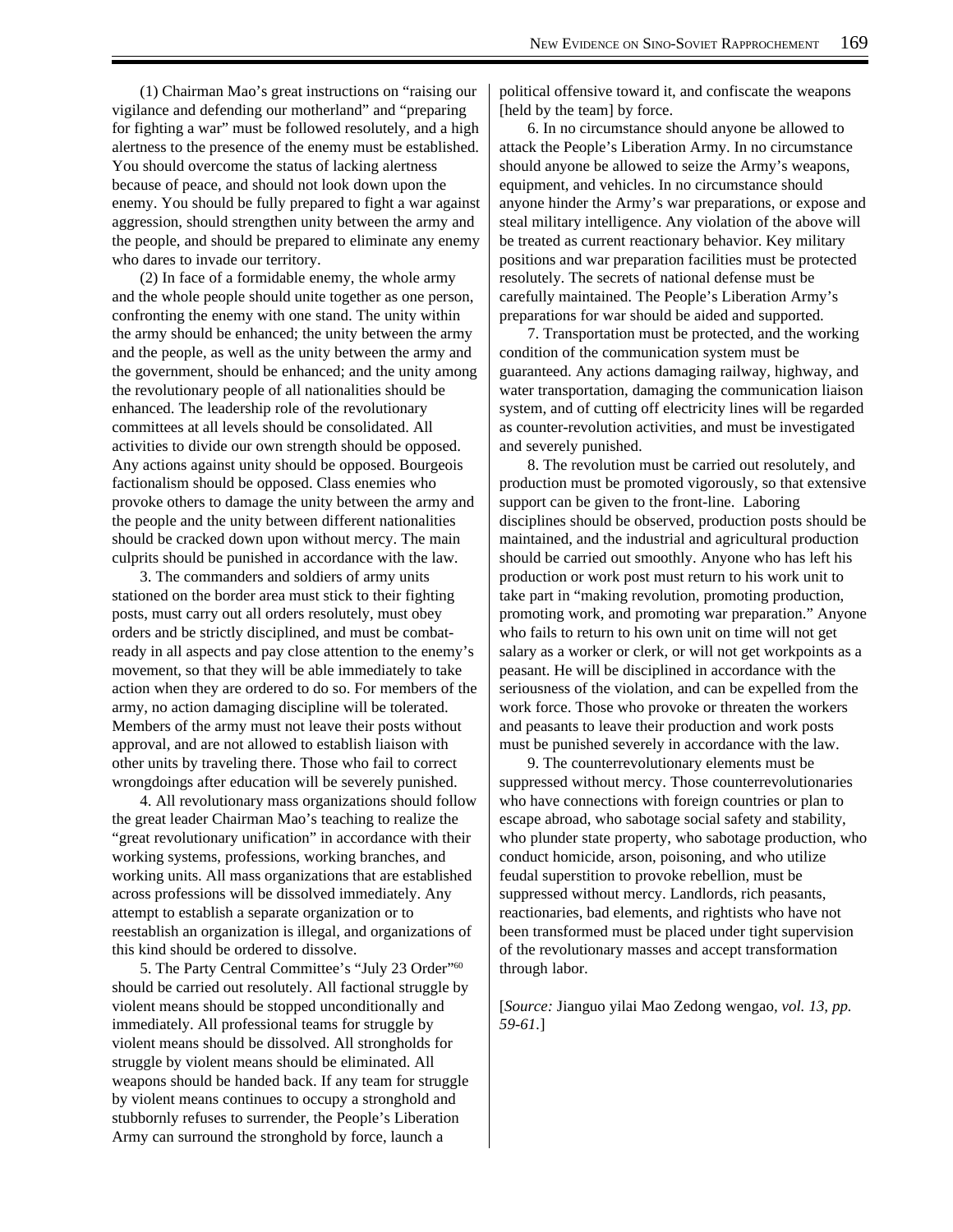## **Document No. 11 Report by Four Chinese Marshals**—**Chen Yi, Ye Jianying, Nie Rongzhen, and Xu Xiangqian**—**to the CCP Central Committee, "Our Views about the Current Situation" (Excerpt), 17 September 1969**

The international class struggle is intricate and complex, and its core is the struggle between China, the United States, and the Soviet Union. At present a question of overwhelming importance is whether or not the Soviet revisionists will launch a large-scale attack on China. Just at the time when the Soviet revisionists have daggers drawn, the U.S. imperialists are fanning the flames, and China is making war preparations, Kosygin<sup>61</sup> suddenly made a detour to Beijing, expressing to us a willingness to relax border tensions, as well as to improve the relations between our two countries. 62 What is his purpose? This is a question worth analyzing.

1. The Soviet revisionists indeed intend to wage a war of aggression against China. Their strategic goal is to redivide the world with the U.S. imperialists. They vainly hope to bring China into the orbit of social-imperialism. Recently the Soviet revisionists have intensified whipping up public opinion for a war against China, openly threatening us with a nuclear strike, and conspiring to launch a surprise attack on our nuclear facilities. The Cultural Revolution in our country is still under way, our nuclear weapons are still under development, and the Vietnam War has not ended. A group of adventurers in the Soviet revisionist leadership want to seize this opportunity to use missiles and tanks to launch a quick war against China and thoroughly destroy China, so that a "mortal danger" for them will be removed.

2. Although the Soviet revisionists intend to wage a war of aggression against China and, accordingly, have made war deployments, they cannot reach a final decision because of political considerations. Launching a war against China is a matter of life and death importance, and the Soviet revisionists are not certain that they can win the war. To a large extent, the Soviet revisionists' decision to launch a war of aggression against China depends on the attitude of the U.S. imperialists, which is far from satisfactory to them so far, and is their utmost worry in a strategic sense. The last thing the U.S. imperialists are willing to see is a victory by the Soviet revisionists in a Sino-Soviet war, as this would [allow the Soviets] to build up a big empire more powerful than the American empire in resources and manpower. Several times the U.S. imperialists have expressed a willingness to improve relations with China, which reached a peak during Nixon's recent trip to Asia.<sup>63</sup> The Soviet revisionists are scared by the prospect that we might ally ourselves with the U.S. imperialists to confront them. On July 26, the first day of Nixon's trip to Asia, the Soviet revisionists hurriedly handed to our side the statement issued by the Soviet Council of Ministers to our government. This move fully revealed the anxiousness on the part of the Soviet

revisionists. The Soviet revisionists' fears about possible Sino-American unity makes it more difficult for them to launch an all-out attack on China. Considering several other factors, it can be concluded that the Soviet revisionists dare not start a major war against China.

3. Kosygin's trip to Beijing reflected [the Soviet revisionists'] reactionary pragmatism. The Soviet revisionists want to get out of difficulties at home and abroad by attempting to modify a brink-of-war policy toward China and hoisting the banner of peace. It was also aimed at exploring our intentions to provide the Soviet revisionists with a basis for their decision-making. It is estimated that the Soviet revisionists might enter negotiations with us, and to ask us to adopt their stand to either maintain the status quo of the border or solve the border problem. While maintaining an anti-China policy, the Soviet revisionists hope to relax, or to improve, the state-to-state relations with our country in order to gain a respite to stabilize their domestic situation and the situation in East Europe, while at the same time consolidating and expanding their interests in the Middle East, Asia, and other areas. They especially hope to take advantage through adopting a reactionary two-faced policy toward China, thus gaining strength and winning initiative in the conflict with the U.S. imperialists.

4. Premier Zhou Enlai's meeting with Kosygin has shocked the whole world, and has caused confusion in the strategic thinking of the U.S. imperialists, the Soviet revisionists, and the reactionaries in other countries. Though we have never retreated from the stand of beating down U.S. imperialism and Soviet revisionism, Kosygin still visited Beijing in person. All of this is China's great victory. In the struggle between China, the United States, and the Soviet Union, the United States hopes to utilize China and the Soviet Union, and the Soviet Union hopes to exploit China and the United States, so that one of them will gain the utmost strategic advantages. We must wage a tit-for-tat struggle against both the United States and the Soviet Union, including using negotiation as a means of fighting against them. We should be firm on principles and flexible on tactics. The Soviet revisionists have requested holding negotiations on the border issue, to which we have agreed. The U.S. imperialists have suggested resuming the Sino-American ambassadorial talks, to which we should respond positively when the timing is proper. Such tactical actions may bring about results of strategic significance.

[*Source:* Zhonggong dangshi ziliao*, no. 42 (June 1992), pp. 84-86.*]

## **Document No. 12 Further Thoughts by Marshal Chen Yi on Sino-American Relations**

This report [the report by the four marshals] mainly deals with Kosygin's trip to China and the possibility for the Soviet revisionists to launch a large-scale attack on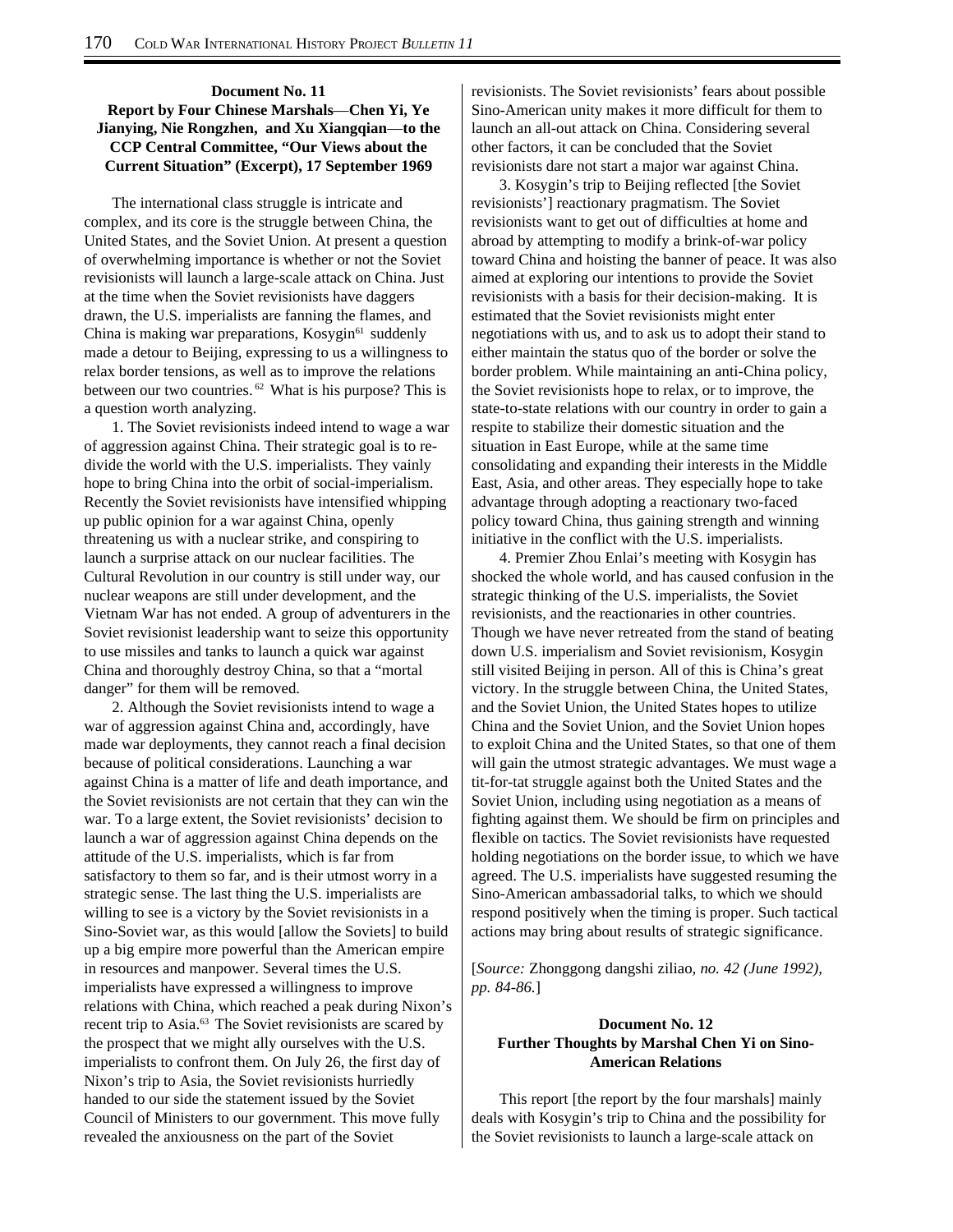China, and it thus fails to provide a detailed analysis of whether or not the Sino-American ambassadorial talks in Warsaw should be resumed. I have considered for a long time on how to achieve a breakthrough in Sino-American relations. The talks in Warsaw have been conducted for more than ten years without producing anything. Even if the talks are resumed now, they will not bring about breakthrough in Sino-American relations. I have read relevant reference materials. On 27 October 1955, we suggested that China and the United States hold talks at the foreign minister's level to relax and eliminate tension in the Taiwan region. On 18 and 24 January 1956, our Foreign Ministry spokesman issued two statements, pointing out that the Taiwan problem had proven too serious to be solved by the Sino-American ambassadorial talks, and that only talks at the foreign minister's level could relax and eliminate tension in the Taiwan region. This suggestion, though with great significance, was rejected by the United States. The situation has changed today. Because of the strategic need for dealing with the Soviet revisionists, Nixon hopes to win over China. It is necessary for us to utilize the contradiction between the United States and the Soviet Union in a strategic sense, and pursue a breakthrough in the Sino-American relations. Thus, we must adopt due measures, about which I have some "wild" ideas. First, when the meetings in Warsaw are resumed, we may take the initiative in proposing to hold Sino-American talks at the ministerial or even higher levels, so that basic and related problems in Sino-American relations can be solved. We should only make suggestion about at which level and on which topics talks should be held. In my judgment, the Americans may accept the suggestion. It is possible that if we do not take the initiative, the Americans may make such a suggestion. If that is the case, we should accept it. Second, a Sino-American meeting at higher levels holds strategic significance. We should not raise any prerequisite, which does not mean that we have departed from our previous stand on the Taiwan question. The Taiwan question can be gradually solved by talks at higher levels. Furthermore, we may discuss with the Americans other questions of strategic significance. These tasks cannot be fulfilled with talks at the ambassadorial level. Third, when the talks in Warsaw are resumed, we do not need to use the meeting place provided by the Polish government. To keep the meetings secret, the talks should be held at the Chinese embassy.

[*Source:* Zhonggong dangshi ziliao*, no. 42 (June 1992), pp. 86-87.*]

## **Document No. 13 Letter, Zhou Enlai to Alexei Kosygin, 18 September 1969**

Chairman Alexei Kosygin The Council of Ministers of the Soviet Union

On 11 September 1969, our two sides agreed during our meeting at the Beijing airport: that the long-existing Sino-Soviet border disputes should be settled though peaceful negotiation without threats of any kind; and that before the settlement has been reached the two sides should take temporary measures to maintain the status quo of the borders and to avoid armed conflict. The two sides have also exchanged opinions upon the measures that should be taken. They are as follows:

I. The two sides agree that until the border dispute is settled, the status quo of the border should be strictly maintained.

1. Taking the maps exchanged in the 1964 Sino-Soviet border negotiations as the basis, in the sections of the border where the two sides have identical opinions on the maps, the two sides promise to observe strictly the border line as set up by the treaty, and will not cross the border line.

2. In the sections of the border where the two sides have different opinions on the map, that is, the areas under dispute, the two sides promise: the residents of the two sides should live, conduct productive activity (including plowing, digging irrigation ditches, grazing, cutting grass, and cutting firewood both on land and on island, and fishing in the river), and pass though, only in the area where they used to live, conduct productive activity, and pass through. Neither side should advance into the other side's area, or should interfere with each other. In the area where no one lived, conducted productive activity, or passed through in the past, neither side should enter now.

The coverage of the above (1) and (2) areas should be defined by the border administrations of the two sides through discussion and negotiation, and should be defined in one decision, saving the need to inform the other side repeatedly in the future. This agreement will be in effect until the border dispute is settled.

II. The two sides agree to avoid armed conflict.

1. The two sides promise that the armed forces of each side, including nuclear forces, will not attack and open fire on the other side.

2. The two sides promise that the planes of each side will not violate the air space of the other side.

3. The two sides promise that the military ships and vessels and other ships and vessels, while navigating in the main channel of a border river, should strictly observe the existing navigation rules, and should not hinder the normal navigation of the ships of the other side and menace the safety of the ships of the other side.

III. The armed forces of the two sides should be separated from direct contact in the border area under dispute.

1. All armed forces of the two sides should withdraw from, or should not enter, all border areas under dispute, so that they will be separated from direct contact.

2. In the areas where the armed forces of the two sides have been separated from direct dispute, if there are existing places of residence, necessary unarmed civil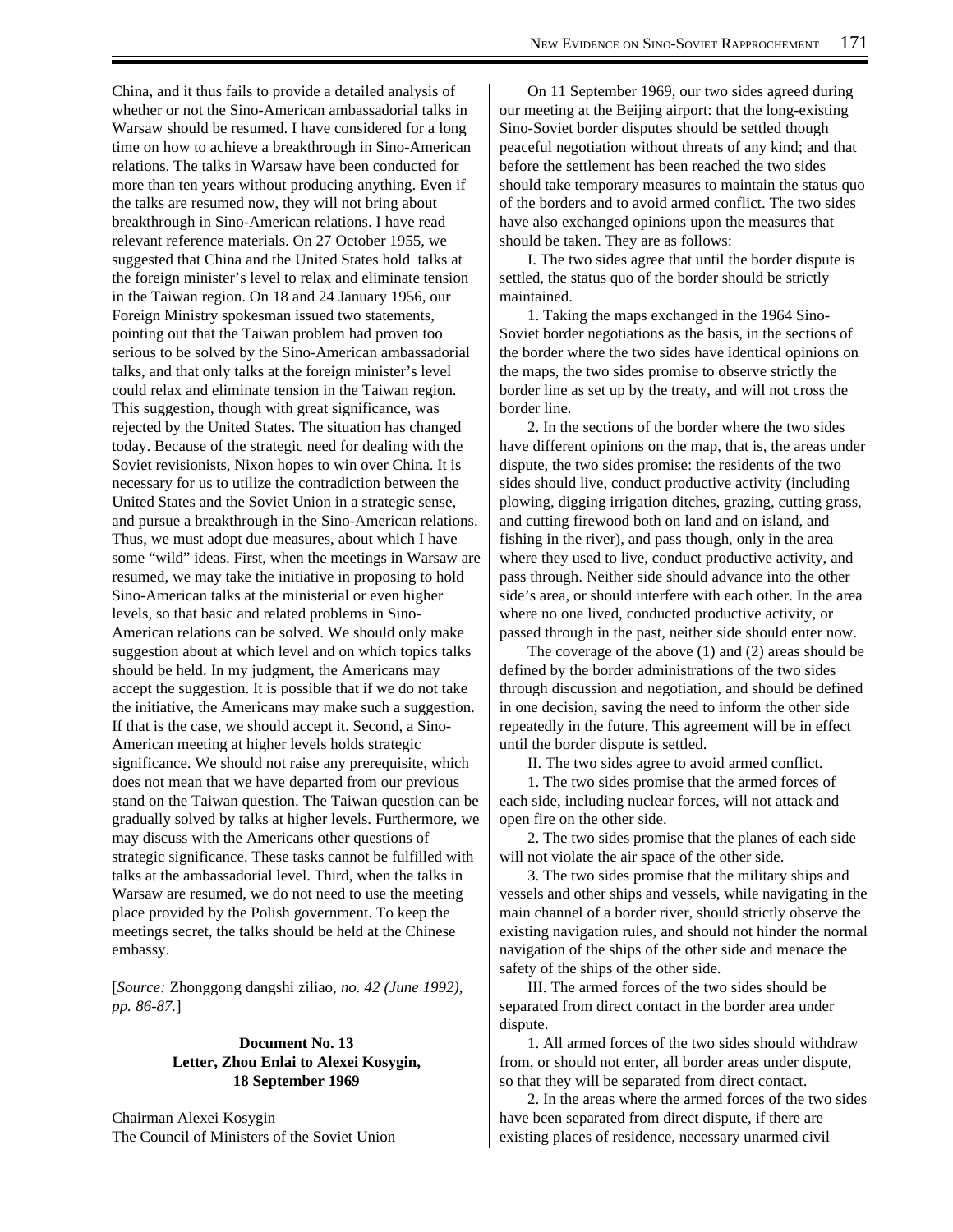service personnel may be maintained.

IV. The two sides agree that in case a dispute occurs on the border, the relative agencies of the two sides should follow a spirit of equality and mutual respect to pursue reasonable solution through discussion. If a solution cannot be reached, each side should report to its superior to pursue solution by discussion through diplomatic channels.

V. The two sides agree that the above temporary measures are designed to maintain the status quo of the border and to avoid armed conflict, and that they do not change each side's stand toward the border, as well as toward the sovereignty of the area under dispute.

If you confirm the above temporary measures in writing, I will treat them as the agreement between the governments of China and the Soviet Union. These measures thus will be effective immediately, and should be put into execution.

It is my belief that this agreement, if it can be reached, will contribute to the relaxation of the situation on the border between our two countries, as well as the convening of Sino-Soviet border negotiations. 64

> With Respect Zhou Enlai Premier of the State Council The People's Republic of China

[*Source:* Zhou Enlai waijiao wenxuan *[Selected Diplomatic Papers of Zhou Enlai], (Beijing: The Central Press of Historical Documents, 1990), pp. 462-464*]

## **Document No. 14 Mao Zedong's Conversation with North Korean Official Choi Yong Kun**<sup>65</sup> **(Excerpt), 1 October 1969, at the Tiananmen Gate**

Mao Zedong: The relations between our two countries are special, and we should improve our relations. Our aims are identical. During the years of resistance against Japan, the Korean comrades fought against the enemy together with us for a long time. During the war against the Americans, we also fought side by side with the Korean comrades. In the future, it is possible that we will do the same thing again. In opposing Khrushchev's revisionism, we stood together on the same side! Toward the Soviet revisionists, we may not condemn them every day. It does not necessarily work if we condemn them every day. But we will continuously condemn them.... We have been old friends. We both opposed de-Stalinization, and we reached a consensus on this issue a long time ago. Stalin did commit mistakes, I cannot say that he did not commit any mistakes, but basically he was a good person. Stalin made big contributions to the revolution in the Soviet Union and to world revolution. Opposing Stalin was in fact for the purpose of refusing to carry out the Leninist policy line

after the October Revolution.... The United States is happy to see the split between China and the Soviet Union. In the past ten days or so, there has been no fighting along the Chinese-Soviet borders. So long as there is no fighting, we are anxious to see it. We do not want to fight a war.

[*Source*: Zhonghua renmin gongheguo shilu*, vol. 3, part 1, p. 522*]

## **Document No. 15 Zhou Enlai's talk at a Meeting of the Chinese Delegation Attending the Sino-Soviet Border Negotiation (Excerpt), 7 October 1969**

Zhou Enlai: The governments of China and the Soviet Union have reached an agreement to begin negotiations on the border dispute on October 20.

(Zhou Enlai then announced the composition of the Chinese governmental delegation with Qiao Guanhua<sup>66</sup> as the head, and Yu Zhan<sup>67</sup> and Chai Chengwen<sup>68</sup> as the deputy heads.)

Zhou Enlai: During the meeting of the heads of the two governments on September 11, the two sides agreed that they should not go to war because of the border dispute. I told Kosygin seriously and sincerely that we do not want to fight a war. We even cannot fully take care of our own business now, why should we go to a war? But we will never be scared by war threats, including nuclear war threats. In the statement issued by our government today, we publicly announced this attitude to the whole world. The negotiation can only be carried out smoothly without being placed under any threat. This is also one of the lessons we have learned from the 1964 negotiations. The understandings that were reached at the meeting at the airport were clearly defined and should be put into execution. However, when we followed the procedures that had been agreed upon by the two sides to list the understandings in writing on September 18 to get their confirmation, $69$  in their letter of reply, they only mentioned that they had issued the order to their border forces, without mentioning the mutual understandings that had been reached. Therefore, the number one task for this delegation is to reach an agreement on the temporary measures [to relax the border tension]. Otherwise, it is impossible for the situation to be relaxed.

(Concerning the Soviet government's statement on June 13) We have made it clear during the meeting by the heads of the two governments [on September 11] that we will respond to that statement. But, before beginning the border negotiation, we do not want to let this issue jeopardize the already tense atmosphere. Therefore, together with the Foreign Ministry, we have decided that the statement will be issued as a Foreign Ministry document, rather than a statement by the [Chinese] government. From a diplomatic perspective, this response is not made on an equal level; but from a political perspective, this is more reasonable and advantageous.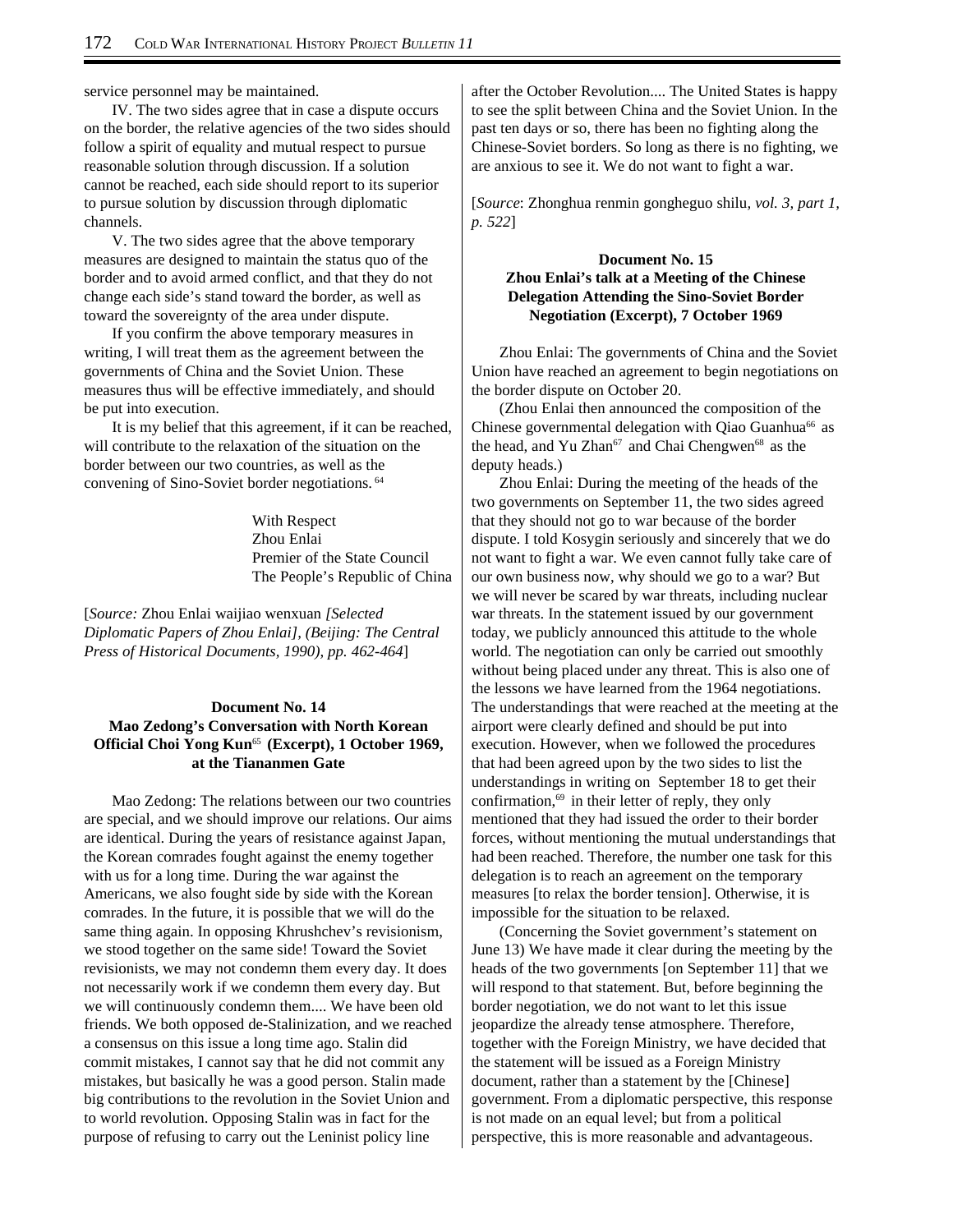(Concerning the leadership of the negotiation delegation) It should be divided into the first, the second, and third lines. Qiao Guanhua and Chai Chengwen belong to the first line Ji Pengfei,<sup>70</sup> Huang Yongsheng<sup>71</sup> belong to the second line. The third line is the Party's Central Committee.

(Concerning the preparations for the negotiation:) All members of the delegation should put down all other work and be concentrated, and should go all out to prepare for the negotiation. They should first get familiar with the statements of, as well as notes, between the two governments. They should also get familiar with the history and current status of the [Sino-Soviet] border. The temporary measures, which should be solved as the first step in handling the negotiation, are closely related to the whole situation. You are not just negotiating to settle the border dispute; you are negotiating about the relationship between the two countries.<sup>72</sup>

[*Source:* Zhonghua renmin gongheguo shilu*, vol. 3, part 1, pp. 523-524*]

. . . . . . . .

—————

*Chen Jian, an associate professor of history at Southern Illinois University at Carbondale, is the author of* China's Road to the Korean War *(New York: Columbia University Press, 1994) and a frequent contributor to the* Cold War International History Project Bulletin*. David L. Wilson is professor of history at Southern Illinois University at Carbondale.*

3 Liu Shaoqi was the People's Republic of China's (PRC's) second most important leader from 1949 to 1966. Labeled as China's "largest Khrushchev" during the Cultural Revolution, he was purged and died in disgrace in 1969.

4 Deng Xiaoping served as Chinese Communist Party's (CCP's) general secretary from 1956 to 1966, but was then purged and labeled as China's "second largest Khrushchev" during the Cultural Revolution. However, he reemerged in China's political scene in the 1970s. For a discussion of Deng's purge and his reemergence, see Chen Jian, "Deng Xiaoping, Mao's 'Continuous Revolution,' and the Sino-Soviet Split," *Cold War International History Project Bulletin* 10 (March 1998), pp. 162-165.

5 Hysni Kapo was a member of the Politburo and Central Committee Secretariat of the Albanian Labor Party.

6 During the Cultural Revolution, a process of "seizing the power" by the revolutionaries swept cross the country between early 1967 and late 1968. During this process, the "old" Party and administrative authorities were replaced by new Revolutionary Committees in China's cities and countryside. The composition of the Revolutionary Committee usually adopted a "three-in-one" formula, meaning that it should include representatives of the revolutionary masses, the leading revolutionary cadres, and the People's Liberation Army (PLA).

<sup>7</sup> Todor Žhivkov served as first secretary of the Bulgarian Communist Party from 1954 to 1989.

<sup>8</sup> Alexander Dubček, first secretary of the Czechoslovakian Communist Party in 1968, initiated a wide-ranging program to liberalize and democratize all aspects of communism in Czechoslovakia. This reform effort ended abruptly when Soviet troops invaded Czechoslovakia on 21 August 1968.

9 Joseph Tito, the communist leader of Yugoslavia from 1944 until his death in 1980, was famous for his independent stand against Soviet domination.

10 E. F. Hill, chairman of the Australian Communist Party (Marxism-Leninism) Central Committee (CC), frequently visited China during the Cultural Revolution.

11 Yao Wenyuan was then a member of the Central Cultural Group. He would be elected a member of the CCP Politburo at the Party's Ninth Congress in April 1969. As one of the "Gang of Four" (together with Wang Hongwen, Zhang Chunqiao, and Jiang Qing, Mao Zedong's wife), he was arrested in October 1976.

<sup>12</sup> Mao Zedong alluded to the period from 1912 to 1928. <sup>13</sup> Zhou Enlai was the premier of the PRC State Council and, then, a member of the CCP Politburo Standing Committee.

<sup>14</sup> Kang Sheng was then a member of the CCP Politburo Standing Committee and an advisor to the Cultural Revolution Group. He had been in charge of the CCP's external liaison affairs, as well as the Party's secret service for many years.

15 Harold Holt was Australia's prime minister from January 1966 to December 1967. On 17 December 1967, while swimming at Portsea, Victoria, he disappeared and was presumed to have drowned.

<sup>16</sup> John Gorton was Australia's prime minister from December 1967 to March 1971.

<sup>17</sup> Lin Biao was then vice chairman of the CCP CC, defense minister, and Mao Zedong's designated successor. In September 1971, after the failure of an alleged coup attempt aimed at assassinating Mao Zedong, Lin Biao, together with his wife and son, escaped by plane from China. They all died, however, when the plane crashed in Outer Mongolia after failing to make an emergency landing.

<sup>18</sup> China tested its first atomic (fission) bomb in October 1964 and the first hydrogen bomb in May 1967.

19 Chen Boda was then a member of the CCP Politburo Standing Committee and head of the Cultural Revolution Group. He would be purged by Mao Zedong in 1970 and disappeared from China's political arena.

<sup>20</sup> Yang Chengwu, acting PLA chief of staff from early 1966 to March 1968, was purged in March 1968 for alleged involvement in activities against Lin Biao. After Lin Biao's death, he was "rehabilitated" in the 1970s. Mao Zedong here referred to an article, published in Yang Chengwu's name, entitled "Thoroughly Establish the Absolute Authority of the Great Supreme Commander Chairman Mao and His Great Thought." For an English translation, see *Peking Review*, 10 November 1967, pp. 17-24.

21 Yao, Shun, and Da Yu were all legendary figures in predawn Chinese history.

 $22$  King Zhou, an infamous tyrant, was the last king of the Yin

<sup>1</sup> [*Editor's note*: See John H. Holdrige, *Crossing the Divide: An Insider's Account of Normalization of U.S.-China Relations* (Lanham, MD: Rowman and Littlefield, 1997), p.25. Thanks to William Burr (National Security Archive) for drawing attention to this source.]

<sup>2</sup> Beqir Balluku was defense minister of the Albanian People's Republic and a Politburo member of the Albanian Labor Party. Later the Albanian dictator Enver Hoxha charged Balluku as a "Chinese spy" and ordered his execution.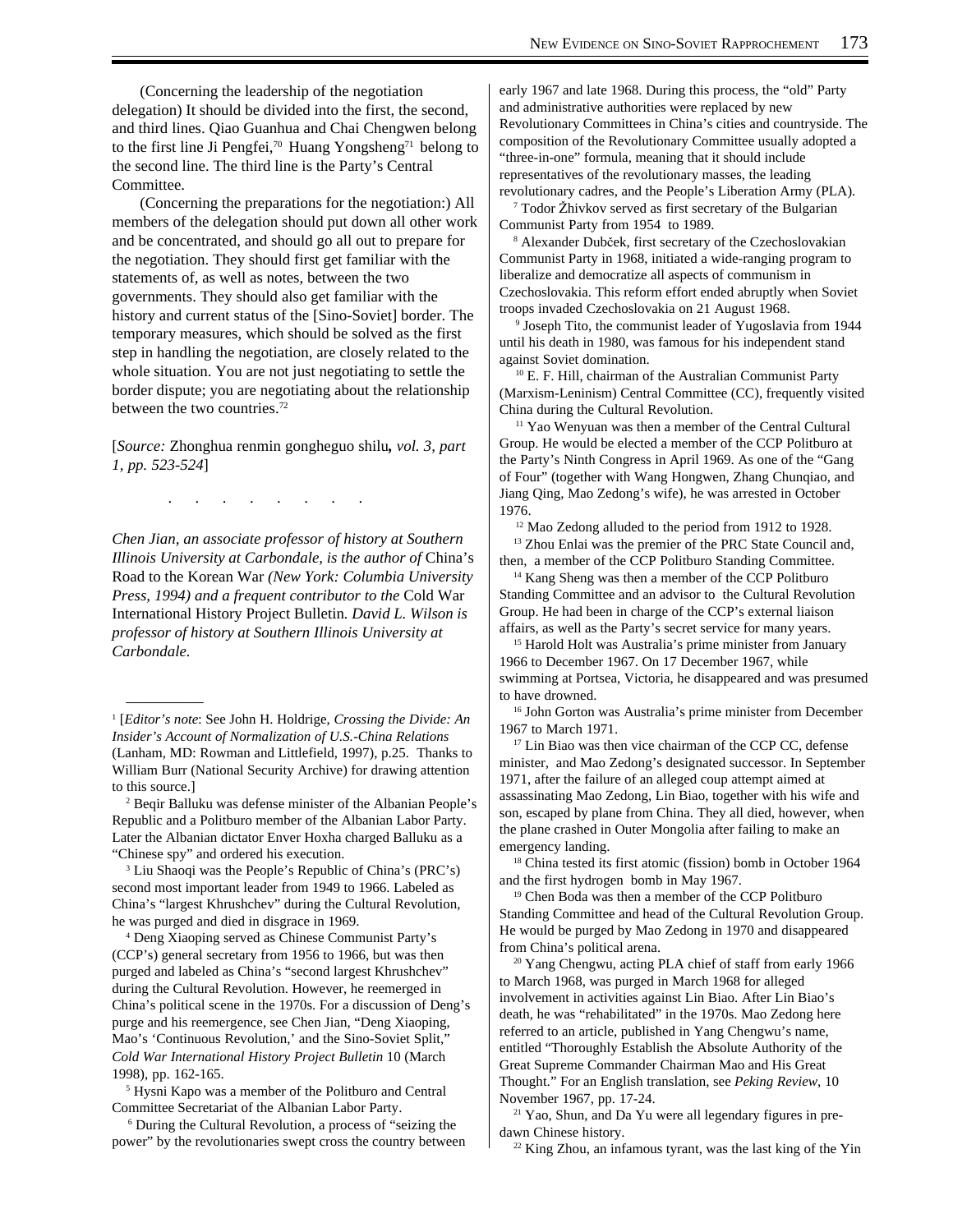dynasty, which existed in the middle-reach of the Yellow River from around the 17th to 11th centuries BC.

23 Mao refers to the Chinese civil war between the CCP and the Guomindang in 1946-1949, ending with the CCP's victory.

24 The Northern Expedition occurred in 1926-1927, and the Land Revolution War lasted from 1927 to 1936.

25 On 20 January 1969, Richard M. Nixon delivered his inaugural address, in which he suggested American willingness to develop relations with *all* countries in the world. When *Renmin ribao* and *Hongqi*, both CCP's mouthpieces, planned to publish a commentator's article, entitled "Confession in an Impasse — A Comment on Nixon's Inaugural Address and the Contemptible Applause by the Soviet Revisionist Renegade Clique," and sent it to Mao for approval for publication, Mao wrote down these comments. Following Mao's instructions, all major Chinese newspapers published the complete text of Nixon's speech. For Nixon's speech see *Public Papers of the Presidents of the United States: Richard Nixon, 1969* (Washington, D.C.: United States Government Printing Office, 1971), pp. 1-4.

26 On 2 March 1969, a bloody armed conflict occurred between Chinese and Soviet border garrison forces on Zhenbao Island (Damansky Island in Russian), a small island located near the Chinese bank of the Ussuri River on the Chinese-Soviet border. According to the Xinhua News Agency: "At 9:17 AM on March 2, large numbers of fully armed soldiers, together with four armored vehicles and cars, dispatched by the Soviet border authorities, flagrantly intruded into the area of Zhenbao Island, which is indisputably China's territory, to carry out blatant provocation against the Chinese border garrisons on normal patrol duty. They first opened cannon and gun fire, killing and wounding many Chinese soldiers. The Chinese border garrisons were compelled to fight back in self-defense when they reached the end of their tolerance. The grave incident was entirely and solely created by the Soviet authorities." (See *Renmin ribao* [People's Daily], 3 March 1969). [*Editor's note*: For the Soviet version of the 2 March 1969 incident as related to the East German leadership, see Christian F. Ostermann, "New Evidence on the Sino-Soviet Border Dispute, 1969-71," *Cold War International History Project Bulletin* 6/7 (Winter 1995/96), pp. 189-90.]

27 On March 15, a second bloody battle occurred between Chinese and Soviet troops on Zhenbao Island.

28 [*Editor's Note*: For more information on the refusal to receive phone calls from the Soviet side, see Ostermann, "New Evidence on the Sino-Soviet Border Dispute, 1969-71," pp. 190- 91 (Telegram from GDR Ambassador to PRC to East German Foreign Ministry, 2 April 1969).]

<sup>29</sup> Mao Zedong added these sentences to the text of Lin Biao's political report to the CCP's Ninth Congress. Lin Biao's report was published by *Renmin ribao* [People's Daily] on 28 April 1969.

30 Mao Zedong commented on the report: "This is fine."

<sup>31</sup> Based on a different version of the Chinese original of the speech, Stuart Schram translated the speech into English and included it in his *Chairman Mao Talks to the People* (New York: Random House, 1974), pp. 282-289.

32 Wang Ming (Chen Shaoyu) was one of the leaders of the "international section" within the CCP in the 1930s. Since 1956, he had lived in the Soviet Union and frequently published books and articles criticizing Mao Zedong. He died in Moscow in 1974.

33 Mao Zedong refers to the new Central Committee elected at the CCP's Ninth National Congress, held from 1 April to 24 April 1969.

<sup>34</sup> All of them were members of the CCP's Politburo Standing Committee.

<sup>35</sup> The three elements were revolutionary masses, revolutionary cadres, and PLA representatives. Please refer to note 5 for explanations of the "three-in-one" combination.

36 The Sanmin Zhuyi Youth League was the Guomindang's youth organization. Sanmin zhuyi was Sun Yat-sen's political ideology and philosophy, sometimes translated as the "Three Principles of the People."

37 The "cattle pens," unofficial prisons created by the "revolutionary masses" to detain "bad elements," widely existed during the Cultural Revolution, especially between 1966-1969.

<sup>38</sup> Wang Xiaoyu was then chairman of the Revolutionary Committee of Shandong province and a member of the CCP CC.

<sup>39</sup> Yang Dezhi was then vice chairman of the Revolutionary Committee of Shandong province, commander of the PLA's Jinan Military Region, and a member of the CCP CC.

40 Xu Shiyou commanded the PLA's Nanjing Military Region and served as chairman of the Revolutionary Committee of Jiangsu Province. At the Party's Ninth Congress, he was elected a member of the Politburo.

41 The "Red Headquarters" was a "revolutionary rebel organization" in Jiangsu Province.

42 The "August 27th" was another "revolutionary rebel organization" in Jiangsu Province, opposed to the "Red Headquarters."

43 Xie Fuzhi, then chairman of the Revolutionary Committee of the Beijing City, was elected a member of the Politburo at the CCP's Ninth Congress. He died in 1973 of cancer.

44 Pi Dingjun, then vice chairman of the Revolutionary Committee of Fujian province, vice commander of the PLA's Fuzhou Military Region, was a member of the CCP CC.

45 One *jin* is equal to half kilogram and is composed of sixteen *qian*.

46 Jiang Jieshi [Chiang Kai-shek] ruled the Chinese mainland from 1927-1949 as the leader of Nationalist China.

47 Wang Li, Guan Feng, and Qi Benyu were all members of the Central Cultural Revolution Group during the early stage of the Cultural Revolution. Wang and Guan were arrested in August 1967, and Qi was arrested in February 1968.

48 Yu Lijin was political commissar of the Chinese air force until his purge, together with Yang Chengwu and Fu Chongbi, in March 1968. He would be rehabilitated after Lin Biao's death.

49 Fu Chongbi was commander of the People's Liberation Army's Beijing garrison headquarters until his purge, together with Yang Chengwu and Yu Lijin, in March 1968. He would be rehabilitated after Lin Biao's death.

50 Chen Yi was one of China's ten marshals in the 1950s and 1960s. In 1969, he was China's foreign minister and a member of the CCP CC. He had been a member of the CCP Politburo from 1956 to 1969. During the Cultural Revolution, he was repeatedly criticized for his "rightist tendencies and mistakes," and, after summer 1967, his position as China's foreign minister became no more than nominal.

51 Ye Jianying, a member of the CCP Politburo and vice chairman of the CCP Central Military Commission (which did not have a single meeting between March 1968 and early 1972), was another one of the ten marshals. During the Cultural Revolution, he was also criticized, especially for the leading role he played in challenging the Central Cultural Revolution Group in February 1967, known as the "February Counter Current" (*eryue niliu*).

 $52$  Xu Xiangqian, another one of the ten marshals, was then a member of the CCP CC and vice chairman of the CCP Central